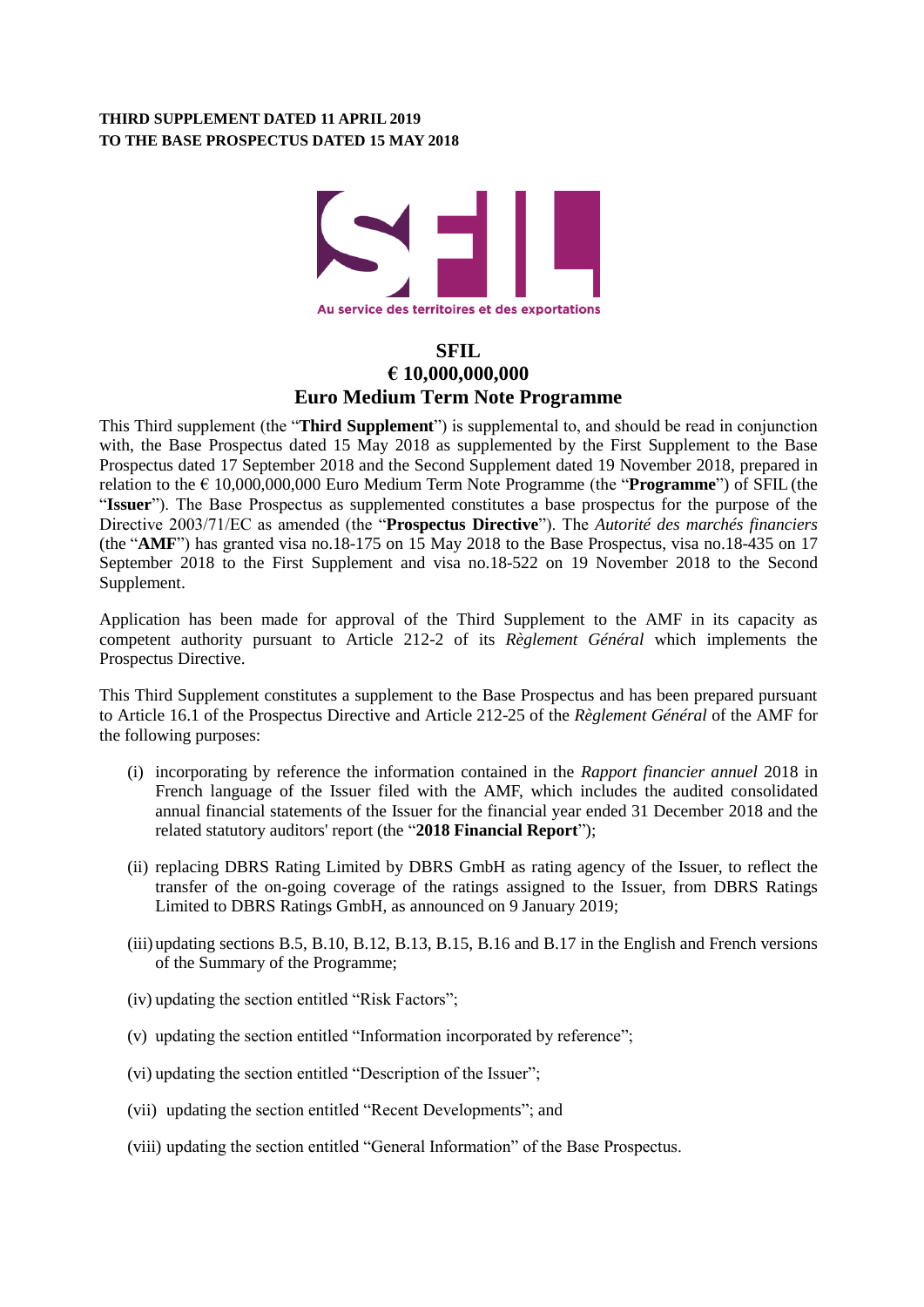Save as disclosed in this Third Supplement, there has been no other significant new factor, material mistake or inaccuracy relating to information included in the Base Prospectus which is material in the context of the Programme since the publication of the Base Prospectus.

Unless the context otherwise requires, terms defined in the Base Prospectus shall have the same meaning when used in this Third Supplement.

To the extent that there is any inconsistency between (a) any statement in this Third Supplement and (b) any other statement in or incorporated by reference in the Base Prospectus, the statements in (a) above will prevail.

To the extent applicable, and provided that the conditions of Article 212-25 I of the *Règlement Général* of the AMF are fulfilled, investors who have already agreed to purchase or subscribe for Notes to be issued under the Programme before this Third Supplement is published, have the right, according to Article 212-25 II of the *Règlement Général* of the AMF, to withdraw their acceptances within a time limit of minimum two working days after publication of this Third Supplement. This right to withdraw shall expire by close of business on 15 April 2019.

Copies of this Third Supplement (a) may be obtained, free of charge, at the registered office of the Issuer (1 à 3, rue du Passeur de Boulogne, 92130 Issy-les-Moulineaux, France) during normal business hours, (b) will be available on the website of the AMF [\(www.amf-france.org\)](http://www.amf-france.org/) and on the website of the Issuer (www.sfil.fr) and (c) will be available during normal business hours at the specified office of the Fiscal Agent (Banque Internationale à Luxembourg, société anonyme 69, route d'Esch, L-1470 Luxembourg, Grand-Duchy of Luxembourg) so long as any of the Notes issued under the Programme are outstanding.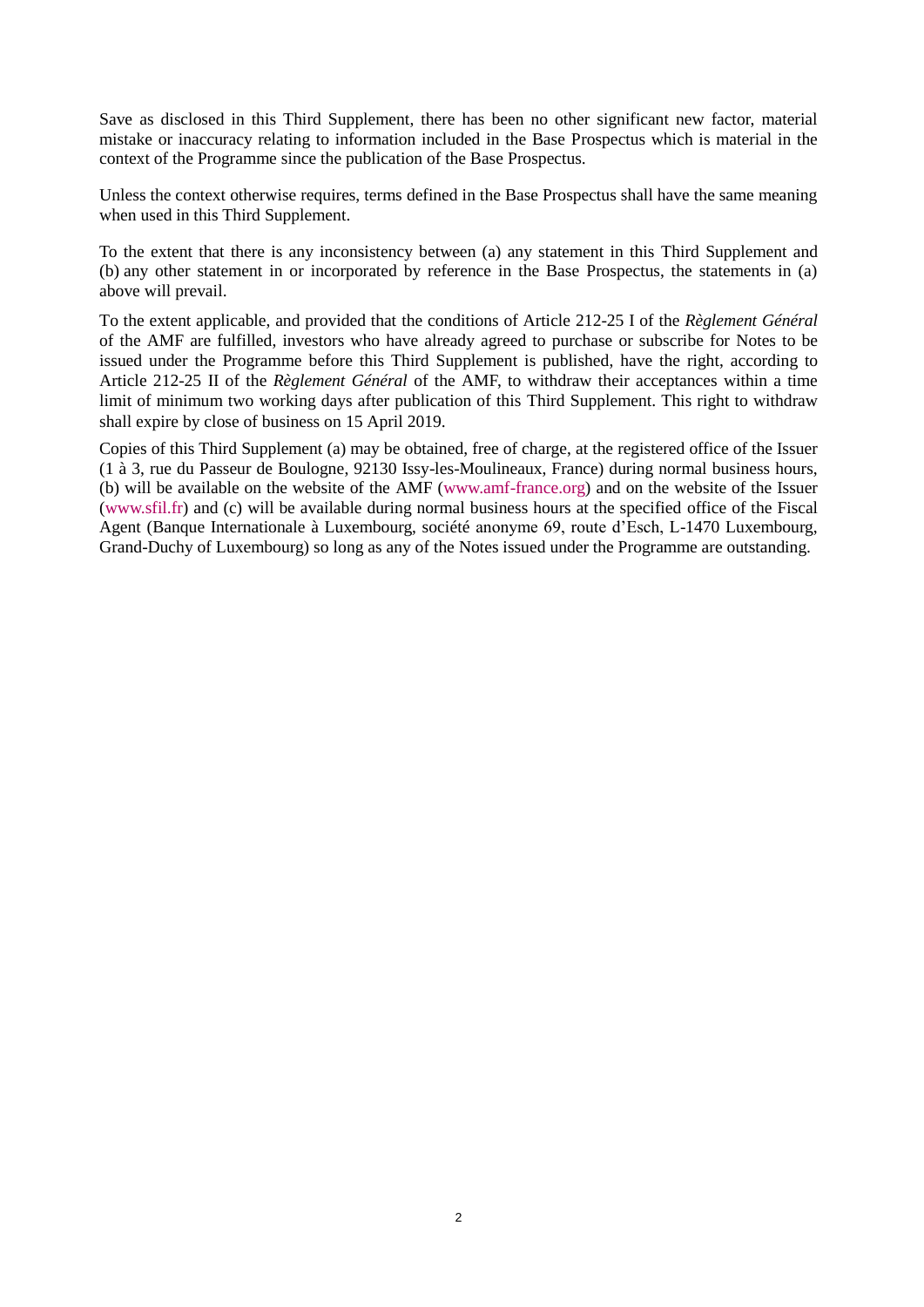# **TABLE OF CONTENTS**

| RÉSUMÉ EN FRANÇAIS DU PROGRAMME (FRENCH SUMMARY OF THE    |  |
|-----------------------------------------------------------|--|
|                                                           |  |
|                                                           |  |
|                                                           |  |
|                                                           |  |
|                                                           |  |
| PERSON RESPONSIBLE FOR THE INFORMATION GIVEN IN THE THIRD |  |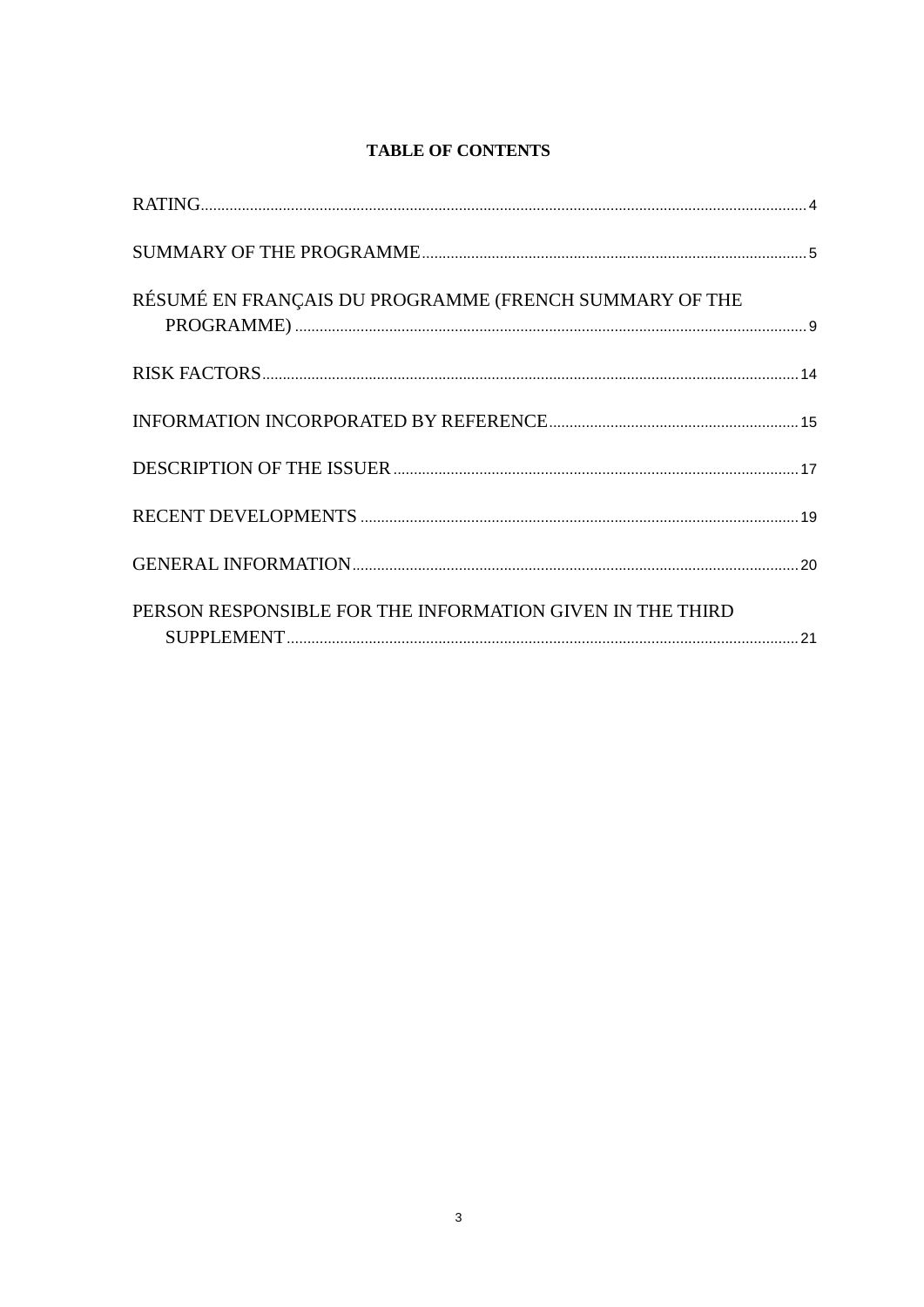#### **RATING**

<span id="page-3-0"></span>On the first page of the Base Prospectus, the eleventh paragraph is deleted and replaced by the following:

"The long term senior debt of the Issuer has been assigned a rating of AA by Standard & Poor's Credit Market Services France SAS ("**S&P**"), Aa3 by Moody's Investors Service Ltd ("**Moody's**") and AA (high) by DBRS Ratings GmbH ("**DBRS**").The Notes issued under the Programme may be unrated or rated differently. The rating of Notes (if any) will be specified in the Final Terms. Each of S&P, Moody's, and DBRS is established in the European Union and is registered under Regulation (EC) No. 1060/2009 on credit ratings agencies, as amended (the "**CRA Regulation**"). Each of S&P, Moody's and DBRS is included in the list of credit rating agencies registered in accordance with the CRA Regulation published on the European Securities and Markets Authority's website (www.esma.europa.eu/supervision/creditrating-agencies/risk) as of the date of this Base Prospectus. A rating is not a recommendation to buy, sell or hold securities and may be subject to suspension, change or withdrawal at any time by the assigning rating agency."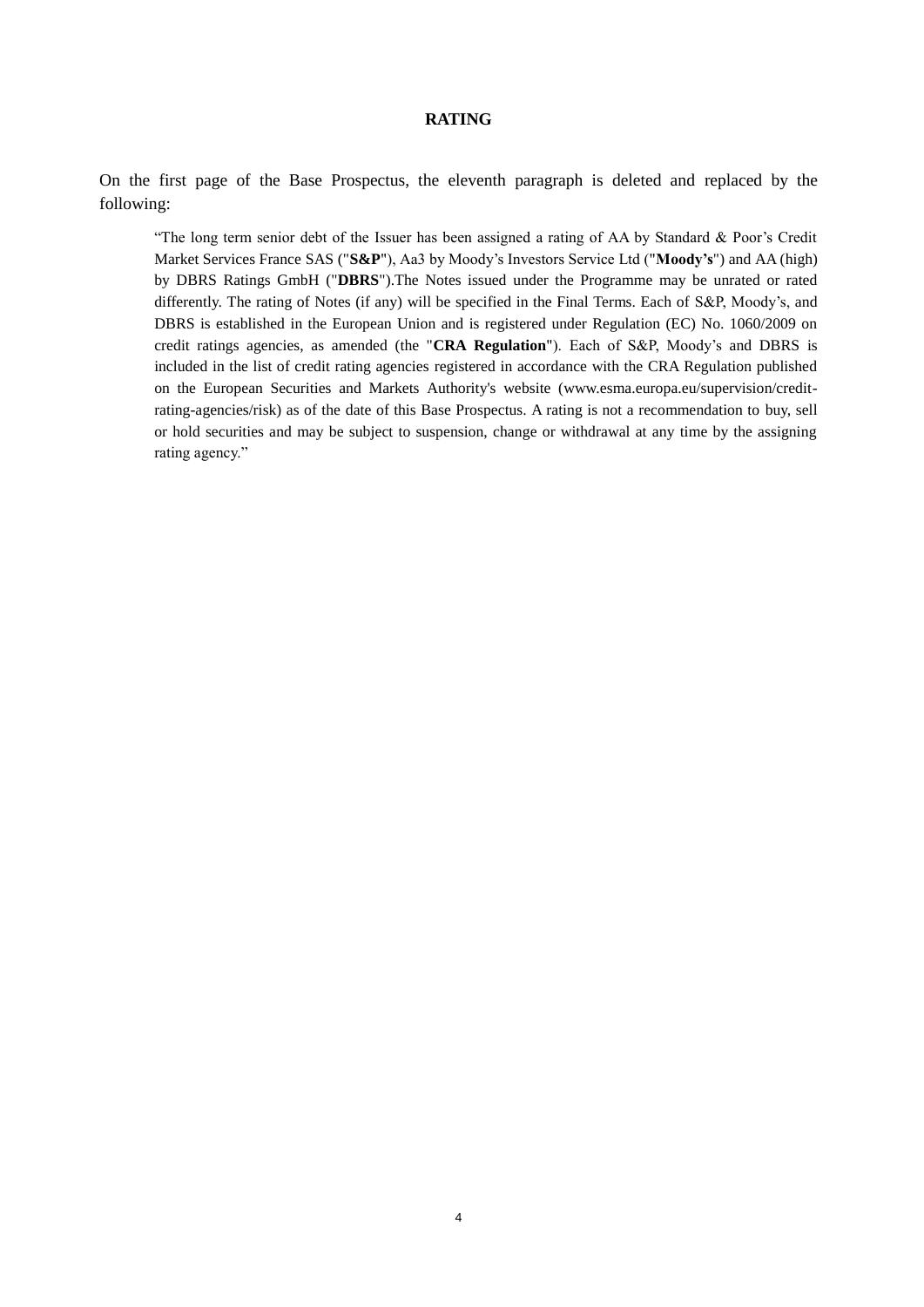## **SUMMARY OF THE PROGRAMME**

<span id="page-4-0"></span>The section entitled "**Summary of the Programme**" on pages 6 to 29 of the Base Prospectus is amended as follows:

• The item B.5 is deleted and replaced by the following:

| B.5 | A description of<br>the Issuer's Group<br>and the Issuer's<br>position within the<br>Group | The share capital of the Issuer is held at 75% by the French State via the<br>Agence des Participations de l'Etat (French government shareholding agency),<br>20% by Caisse des Dépôts et Consignations and 5% by La Banque Postale.<br>Since the Issuer was created, the French State plays a special role by<br>contributing 75% of the Issuer's capital, and as the reference shareholder by<br>supplying prudential authorities with a strong commitment to provide financial<br>support, in compliance with current banking regulations.<br>We present below a chart detailing the shareholder structure of SFIL:                                                                                                                                                              |  |  |
|-----|--------------------------------------------------------------------------------------------|-------------------------------------------------------------------------------------------------------------------------------------------------------------------------------------------------------------------------------------------------------------------------------------------------------------------------------------------------------------------------------------------------------------------------------------------------------------------------------------------------------------------------------------------------------------------------------------------------------------------------------------------------------------------------------------------------------------------------------------------------------------------------------------|--|--|
|     |                                                                                            | GROUPE<br><b>BANQUE</b><br>Liberté • Égalité • Fraternité<br><b>Caisse</b><br>des <b>Dépôts</b><br><b>POSTALE</b><br>RÉPUBLIQUE FRANÇAISE<br>20%<br>5%<br>75%<br><b>Reference shareholder</b><br>100%<br>Caisse<br><b>Française de</b><br>Financement                                                                                                                                                                                                                                                                                                                                                                                                                                                                                                                               |  |  |
|     |                                                                                            | On 15 November 2018, as part of the project to create a major public finance<br>hub centered around Caisse des Dépôts et Consignations and La Poste, the<br>French State and Caisse des Dépôts et Consignations ("CDC") announced that<br>they had entered into discussions with a view to entrusting the control of SFIL<br>to CDC. SFIL's shareholder base will remain $-$ as today $-$ fully public. Its<br>shareholders will ensure that SFIL's financial solidity is preserved and its<br>economic base protected, and will continue to provide it with the necessary<br>support, in accordance with the applicable regulations. This change in<br>shareholding structure is expected to take place at the same time as the changes<br>to that of La Poste and CNP Assurances. |  |  |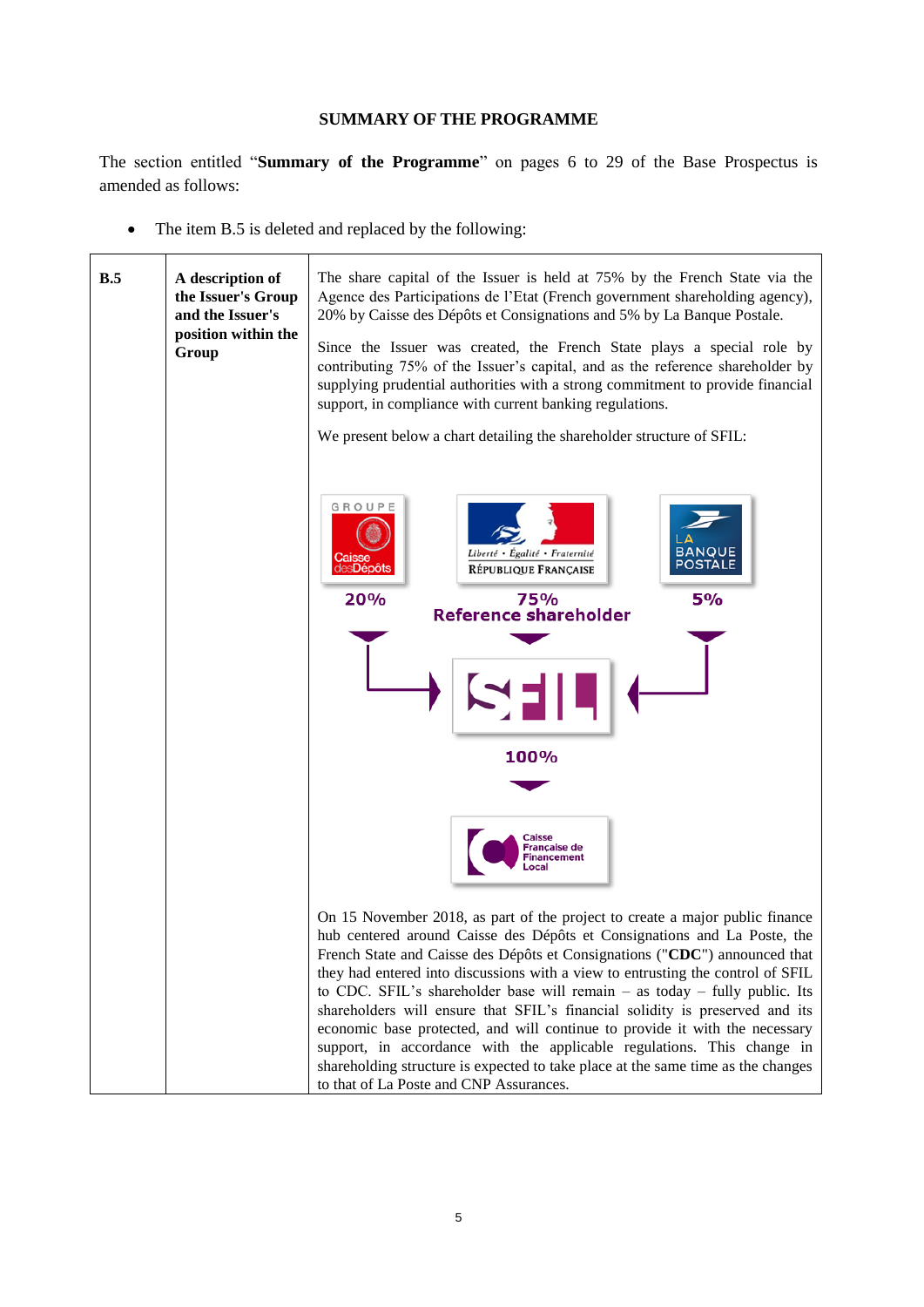• The item B.10 is deleted and replaced by the following:

| B.10 | <b>Qualifications in</b> | Statutory auditors' reports on the audited annual accounts established under                                                                             |  |  |
|------|--------------------------|----------------------------------------------------------------------------------------------------------------------------------------------------------|--|--|
|      | the auditors'            | IFRS as adopted by the European Union and on the audited annual accounts                                                                                 |  |  |
|      | report                   | established under French GAAP for the periods ended 31 December 2017 do                                                                                  |  |  |
|      |                          | not contain any qualification.                                                                                                                           |  |  |
|      |                          | Statutory auditors' reports on the audited annual accounts established under<br>IFRS as adopted by the European Union and on the audited annual accounts |  |  |
|      |                          | established under French GAAP for the periods ended 31 December 2018                                                                                     |  |  |
|      |                          | contain observations, without qualifying their opinions.                                                                                                 |  |  |

# • The item B.12 is deleted and replaced by the following:

| B.12 | <b>Selected historical</b><br>key financial<br>information | Selected historical key financial information (IFRS Consolidated):<br>Comparative annual financial data - In EUR millions                                                                                                                                                                                                                                                                                                                                                                                                                                                                                                                                                                                                                            |                         |                |
|------|------------------------------------------------------------|------------------------------------------------------------------------------------------------------------------------------------------------------------------------------------------------------------------------------------------------------------------------------------------------------------------------------------------------------------------------------------------------------------------------------------------------------------------------------------------------------------------------------------------------------------------------------------------------------------------------------------------------------------------------------------------------------------------------------------------------------|-------------------------|----------------|
|      |                                                            |                                                                                                                                                                                                                                                                                                                                                                                                                                                                                                                                                                                                                                                                                                                                                      | 31/12/2017 <sup>1</sup> | $31/12/2018^2$ |
|      |                                                            | <b>Total Balance Sheet</b>                                                                                                                                                                                                                                                                                                                                                                                                                                                                                                                                                                                                                                                                                                                           | 72,432                  | 72,722         |
|      |                                                            | <b>Debt Securities</b>                                                                                                                                                                                                                                                                                                                                                                                                                                                                                                                                                                                                                                                                                                                               | 56,315                  | 60,068         |
|      |                                                            | Equity                                                                                                                                                                                                                                                                                                                                                                                                                                                                                                                                                                                                                                                                                                                                               | 1,469                   | 1,563          |
|      |                                                            | Net Banking Income                                                                                                                                                                                                                                                                                                                                                                                                                                                                                                                                                                                                                                                                                                                                   | 184                     | 186            |
|      |                                                            | Net Income                                                                                                                                                                                                                                                                                                                                                                                                                                                                                                                                                                                                                                                                                                                                           | 54                      | 63             |
|      |                                                            | Statements of no significant or material adverse change                                                                                                                                                                                                                                                                                                                                                                                                                                                                                                                                                                                                                                                                                              |                         |                |
|      |                                                            | There has been no significant change in the financial or trading position of the<br>Issuer or the Group since 31 December 2018 (being the end of the last financial<br>period for which audited financial statements have been published).<br>The first-time application of IFRS 9 had a limited impact on SFIL's equity.<br>Accordingly, as of 1 <sup>st</sup> January, income of EUR 76 million before corporate<br>income tax (EUR 50 million after tax) was recognized in equity, which led, all<br>other things being equal and after prudential adjustments, to an 119-basis point<br>increase in the fully loaded CET1 ratio. Most of this impact relates to the<br>classification and measurement component, which represented income before |                         |                |
|      |                                                            | corporate income tax of EUR 86 million, while the provisioning component<br>represented a charge before corporate income tax of EUR 10 million. In<br>addition, SFIL decided not to use the option of spreading over time the impact<br>on prudential capital associated with the standard's first-time application and<br>relating to the provisioning component<br>There has no material adverse change in the prospects of the Issuer since 31<br>December 2018 (being the end of the last financial period for which audited<br>financial statements have been published).                                                                                                                                                                       |                         |                |

 $<sup>1</sup>$  IAS 39 applicable.</sup>

-

<sup>&</sup>lt;sup>2</sup> IFRS 9 applicable. IFRS 9 came into force on 1<sup>st</sup> January 2018. It includes three main components: the classification and measurement of financial instruments, the provisioning of loans, securities and financing commitments, and hedge accounting, for which SFIL has chosen to continue to apply IAS 39 pending the entry into force of the future macro-hedging standard.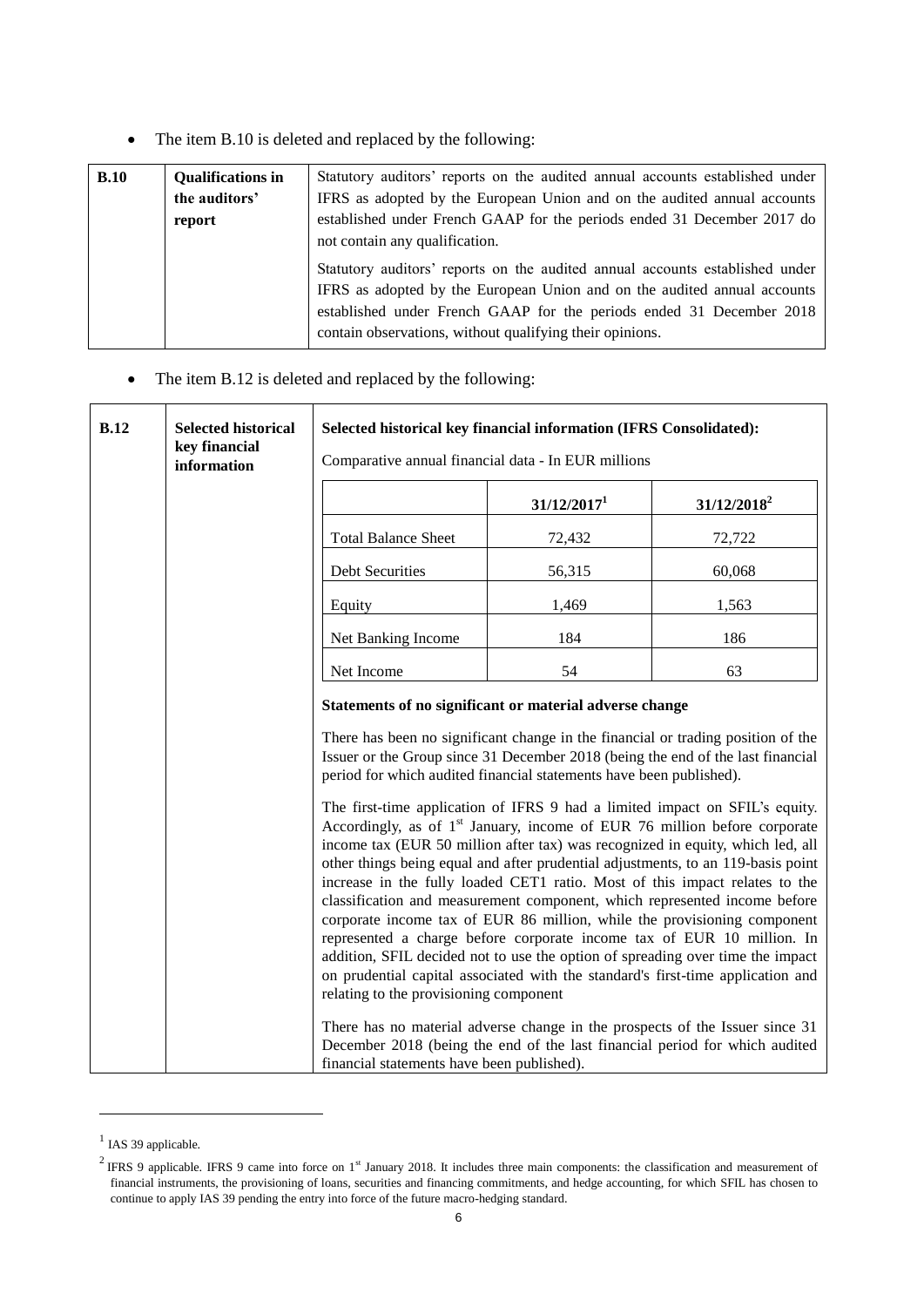• The item B.13 is deleted and replaced by the following:

| <b>B.13</b> | <b>Recent material</b> | Not applicable, as at the date of this Base Prospectus and to the best of the |
|-------------|------------------------|-------------------------------------------------------------------------------|
|             | events relevant to     | Issuer's knowledge, there have not been any recent events which are to a      |
|             | the evaluation of      | material extent relevant to the evaluation of the Issuer's solvency since 31  |
|             | the Issuer's           | December 2018.                                                                |
|             | solvency               |                                                                               |

• The item B.15 is deleted and replaced by the following:

| <b>B.15</b> | <b>Principal activities</b> | The Issuer carries out four principal activities:                                                                                                                                                                                                                                                                                                                                                                                                                                                                                                                                                                                                                                                                                                                                                                                                                                                                                                  |
|-------------|-----------------------------|----------------------------------------------------------------------------------------------------------------------------------------------------------------------------------------------------------------------------------------------------------------------------------------------------------------------------------------------------------------------------------------------------------------------------------------------------------------------------------------------------------------------------------------------------------------------------------------------------------------------------------------------------------------------------------------------------------------------------------------------------------------------------------------------------------------------------------------------------------------------------------------------------------------------------------------------------|
|             | of the Issuer               | Refinancing of local public sector loans, a public policy mission<br>$\bullet$<br>entrusted by the French State to the Issuer in 2013, within a strictly<br>defined framework, initially granted by La Banque Postale to eligible<br>local authorities and public healthcare facilities via issuance of<br>covered bonds (obligations foncières) by Caisse Française de<br>Financement Local ("CAFFIL") since 2013;                                                                                                                                                                                                                                                                                                                                                                                                                                                                                                                                |
|             |                             | Providing specialized services to La Banque Postale and Caisse<br>$\bullet$<br>Française de Financement Local allowing for the proper operation of<br>the scheme;                                                                                                                                                                                                                                                                                                                                                                                                                                                                                                                                                                                                                                                                                                                                                                                  |
|             |                             | Refinancing the insured part of large export credit contracts, a<br>public policy mission entrusted by the French State to the Issuer in<br>2015. Those export credits initially arranged and granted by<br>commercial banks are refinanced via issuance of covered bonds by<br>Caisse Française de Financement Local; and                                                                                                                                                                                                                                                                                                                                                                                                                                                                                                                                                                                                                         |
|             |                             | Reducing the sensitivity of certain structured loans contained in<br>the assets on the balance sheet of Caisse Française de Financement<br>Local, in line with the objectives defined by the French State in terms<br>of the management of public finances and respecting the Issuer's<br>strategic interests.                                                                                                                                                                                                                                                                                                                                                                                                                                                                                                                                                                                                                                     |
|             |                             | SFIL has the project to also refinance credits covered by the "Garantie des<br><i>Projets Stratégiques</i> ". This new insurance product has been announced by<br>French Prime Minister Edouard Philippe on February 2018 and has been now<br>authorized via a decree published in December 2018. The idea of the<br>government is to give its cover credits to finance projects not linked to an<br>exportation but which represent a "strategic" interest for the French economy.<br>The eligibility of a credit to this new guaranty will be ultimately a case by case<br>decision made by the French authorities. SFIL plans to act for this new<br>guarantee following the same structure as for a classical export credit<br>insurance. This evolution of SFIL's scope of activity is not finalized yet and<br>has to be approved by the European Commission. This enlarged scope will<br>create additional business opportunities for SFIL. |

• The item B.16 is deleted and replaced by the following:

| <b>B.16</b>                  |  | The French State is the "reference shareholder" of the Issuer under French       |  |
|------------------------------|--|----------------------------------------------------------------------------------|--|
| <b>Extent to which the</b>   |  | regulation. The Banque de France may ask the French State, as reference          |  |
| <b>Issuer is directly or</b> |  | shareholder, to provide the necessary support to the Issuer in accordance with   |  |
| indirectly owned             |  | Article L.511-42 of the French Code monétaire et financier.                      |  |
| or controlled                |  | The share capital of the Issuer is held as follows:                              |  |
|                              |  | 75% by the French State via the Agence des Participations de l'Etat<br>$\bullet$ |  |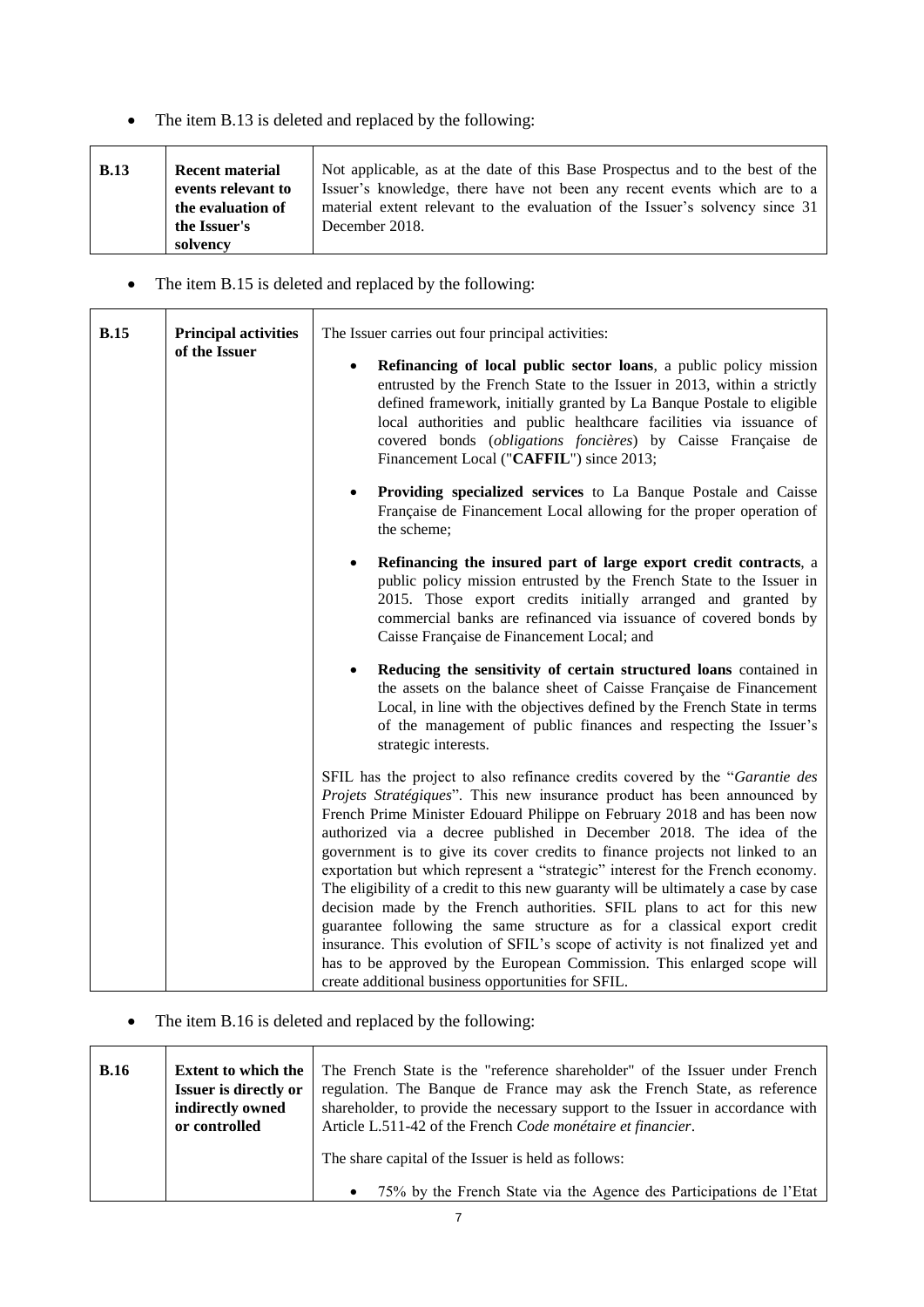| (French government shareholding agency), <i>i.e.</i> 6,964,293 ordinary<br>shares:                                                                                                                                                                                                                                                                                                                                                                                                                                                                                                                                                                                                                                                                                                  |
|-------------------------------------------------------------------------------------------------------------------------------------------------------------------------------------------------------------------------------------------------------------------------------------------------------------------------------------------------------------------------------------------------------------------------------------------------------------------------------------------------------------------------------------------------------------------------------------------------------------------------------------------------------------------------------------------------------------------------------------------------------------------------------------|
| 20% by Caisse des Dépôts et Consignations, <i>i.e.</i> 1,857,145 preferred<br>shares; and                                                                                                                                                                                                                                                                                                                                                                                                                                                                                                                                                                                                                                                                                           |
| 5% by La Banque Postale, <i>i.e.</i> 464, 287 ordinary shares.<br>$\bullet$                                                                                                                                                                                                                                                                                                                                                                                                                                                                                                                                                                                                                                                                                                         |
| On 15 November 2018, as part of the project to create a major public finance<br>hub centered around Caisse des Dépôts et Consignations and La Poste, the<br>French State and Caisse des Dépôts et Consignations ("CDC") announced that<br>they had entered into discussions with a view to entrusting the control of SFIL<br>to CDC. SFIL's shareholder base will remain $-$ as today $-$ fully public. Its<br>shareholders will ensure that SFIL's financial solidity is preserved and its<br>economic base protected, and will continue to provide it with the necessary<br>support, in accordance with the applicable regulations. This change in<br>shareholding structure is expected to take place at the same time as the changes<br>to that of La Poste and CNP Assurances. |

• The item B.17 is deleted and replaced by the following:

| B.17 | <b>Credit ratings</b><br>assigned to the<br><b>Issuer or its debt</b><br>securities | Notes to be issued under the Programme are expected to be rated AA by<br>Standard & Poor's Credit Market Services France SAS ("S&P"), and/or Aa3<br>by Moody's Investors Service Ltd ("Moody's"), and/or AA (high) by DBRS<br>Ratings GmbH ("DBRS") and/or by any other rating agency. Each of S&P,<br>Moody's and DBRS is established in the European Union and registered under<br>Regulation (EC) No. 1060/2009 on credit ratings agencies, as amended (the<br>"CRA Regulation"), and included in the list of credit rating agencies registered<br>in accordance with the CRA Regulation published on the European Securities<br>and Markets Authority's website (www.esma.europa.eu/supervision/credit-<br>rating-agencies/risk) as of the date of the Base Prospectus.<br>The rating (if any) will be specified in the Final Terms.<br>A security rating is not a recommendation to buy, sell or hold securities and<br>may be subject to suspension, reduction or withdrawal at any time by the |                 |  |
|------|-------------------------------------------------------------------------------------|-------------------------------------------------------------------------------------------------------------------------------------------------------------------------------------------------------------------------------------------------------------------------------------------------------------------------------------------------------------------------------------------------------------------------------------------------------------------------------------------------------------------------------------------------------------------------------------------------------------------------------------------------------------------------------------------------------------------------------------------------------------------------------------------------------------------------------------------------------------------------------------------------------------------------------------------------------------------------------------------------------|-----------------|--|
|      |                                                                                     | assigning rating agency.<br>Issue specific summary:                                                                                                                                                                                                                                                                                                                                                                                                                                                                                                                                                                                                                                                                                                                                                                                                                                                                                                                                                   |                 |  |
|      |                                                                                     |                                                                                                                                                                                                                                                                                                                                                                                                                                                                                                                                                                                                                                                                                                                                                                                                                                                                                                                                                                                                       |                 |  |
|      |                                                                                     | Credit ratings:<br>[Not applicable/The Notes to be issued are<br>expected to be rated]:                                                                                                                                                                                                                                                                                                                                                                                                                                                                                                                                                                                                                                                                                                                                                                                                                                                                                                               |                 |  |
|      |                                                                                     | $[S\&P:[\bullet]]$                                                                                                                                                                                                                                                                                                                                                                                                                                                                                                                                                                                                                                                                                                                                                                                                                                                                                                                                                                                    |                 |  |
|      |                                                                                     | [Moody's: $[\bullet]$ ]                                                                                                                                                                                                                                                                                                                                                                                                                                                                                                                                                                                                                                                                                                                                                                                                                                                                                                                                                                               |                 |  |
|      |                                                                                     | [DBRS: $[①]$ ]                                                                                                                                                                                                                                                                                                                                                                                                                                                                                                                                                                                                                                                                                                                                                                                                                                                                                                                                                                                        |                 |  |
|      |                                                                                     |                                                                                                                                                                                                                                                                                                                                                                                                                                                                                                                                                                                                                                                                                                                                                                                                                                                                                                                                                                                                       | [Other: $[①]$ ] |  |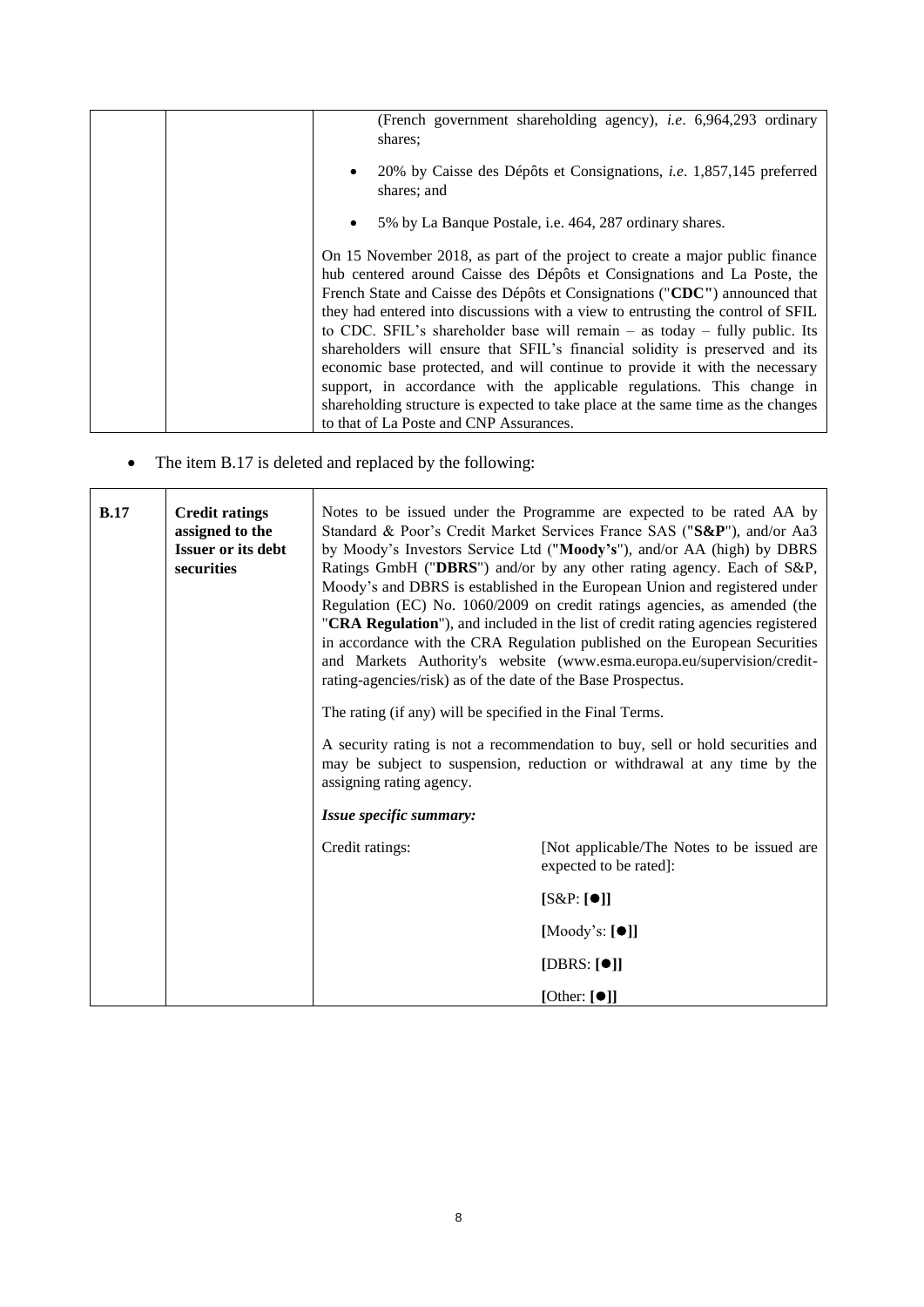# **RÉSUMÉ EN FRANÇAIS DU PROGRAMME (FRENCH SUMMARY OF THE PROGRAMME)**

<span id="page-8-0"></span>The section entitled "**Résumé en Français du Programme (French Summary of the Programme)**" on pages 30 to 56 of the Base Prospectus is amended as follows:

• The item B.5 is deleted and replaced by the following:

| B.5 | <b>Description</b><br>du<br>Groupe<br>de<br>l'Emetteur et de la<br>position<br>de<br>l'Emetteur au sein<br>du Groupe | Le capital social de l'Emetteur est détenu à 75 % par l'Etat français par<br>l'intermédiaire de l'Agence des Participations de l'Etat, 20% par la Caisse des<br>Dépôts et Consignations et 5% par La Banque Postale.<br>Depuis que l'Emetteur a été créé, l'Etat français joue un rôle particulier en<br>ayant apporté 75% du capital et fourni aux autorités prudentielles, en tant<br>qu'actionnaire de référence, un engagement fort de soutien financier, en<br>conformité avec ce que prévoit les réglementations bancaires.                                                                                                                                                                                                                           |  |  |
|-----|----------------------------------------------------------------------------------------------------------------------|-------------------------------------------------------------------------------------------------------------------------------------------------------------------------------------------------------------------------------------------------------------------------------------------------------------------------------------------------------------------------------------------------------------------------------------------------------------------------------------------------------------------------------------------------------------------------------------------------------------------------------------------------------------------------------------------------------------------------------------------------------------|--|--|
|     |                                                                                                                      | Nous présentons ci-dessous un schéma capitalistique de SFIL :                                                                                                                                                                                                                                                                                                                                                                                                                                                                                                                                                                                                                                                                                               |  |  |
|     |                                                                                                                      | GROUPE<br><b>BANQUE</b><br>Liberté • Égalité • Fraternité<br>POSTALE<br><b>RÉPUBLIQUE FRANÇAISE</b>                                                                                                                                                                                                                                                                                                                                                                                                                                                                                                                                                                                                                                                         |  |  |
|     |                                                                                                                      | 20%<br>75%<br>5%                                                                                                                                                                                                                                                                                                                                                                                                                                                                                                                                                                                                                                                                                                                                            |  |  |
|     |                                                                                                                      | Actionnaire de référence                                                                                                                                                                                                                                                                                                                                                                                                                                                                                                                                                                                                                                                                                                                                    |  |  |
|     |                                                                                                                      |                                                                                                                                                                                                                                                                                                                                                                                                                                                                                                                                                                                                                                                                                                                                                             |  |  |
|     |                                                                                                                      | 100%                                                                                                                                                                                                                                                                                                                                                                                                                                                                                                                                                                                                                                                                                                                                                        |  |  |
|     |                                                                                                                      |                                                                                                                                                                                                                                                                                                                                                                                                                                                                                                                                                                                                                                                                                                                                                             |  |  |
|     |                                                                                                                      | <b>Caisse</b><br><b>Française de</b><br>Financement                                                                                                                                                                                                                                                                                                                                                                                                                                                                                                                                                                                                                                                                                                         |  |  |
|     |                                                                                                                      | Le 15 novembre 2018, dans le cadre du projet de création d'un pôle majeur de<br>financement public autour de la Caisse des Dépôts et Consignations et de La<br>Poste, l'Etat français et la Caisse des Dépôts et Consignations (la "CDC") ont<br>annoncé qu'ils étaient entrés en discussions en vue de transférer le contrôle de<br>la SFIL à la CDC. L'actionnariat de la SFIL restera entièrement public, comme<br>aujourd'hui. Ses actionnaires veilleront à ce que sa solidité financière soit<br>préservée, sa base économique soit protégée et continueront à fournir à celle-ci<br>le soutien qui lui est nécessaire, conformément à la règlementation applicable.<br>Cette évolution actionnariale interviendrait selon le même calendrier que les |  |  |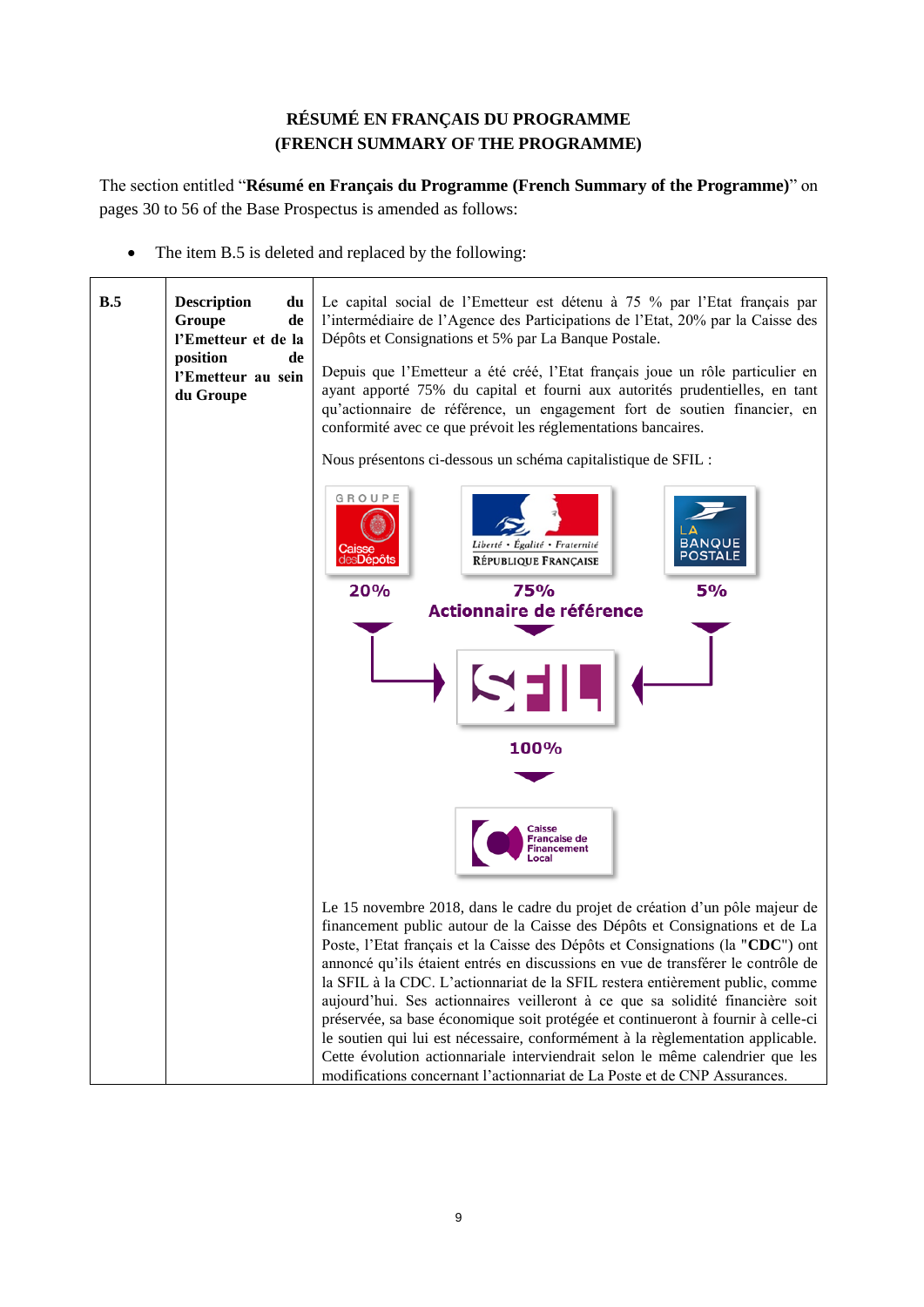• The item B.10 is deleted and replaced by the following:

| B.10 | <b>Réserves</b>         | Les rapports des commissaires aux comptes, sur les états financiers annuels        |
|------|-------------------------|------------------------------------------------------------------------------------|
|      | contenues dans le       | audités établis selon le référentiel IFRS tel qu'adopté dans l'Union européenne    |
|      | rapport des             | et sur les états financiers annuels audités selon le référentiel français pour les |
|      | <b>Commissaires aux</b> | périodes s'achevant le 31 décembre 2017 ne contiennent pas de réserve.             |
|      | comptes                 | Les rapports des commissaires aux comptes, sur les états financiers annuels        |
|      |                         | audités établis selon le référentiel IFRS tel qu'adopté dans l'Union européenne    |
|      |                         | et sur les états financiers annuels audités selon le référentiel français pour la  |
|      |                         | période s'achevant le 31 décembre 2018 contiennent des observations qui ne         |
|      |                         | remettent pas en cause la certification des comptes.                               |
|      |                         |                                                                                    |

• The item B.12 is deleted and replaced by the following:

| <b>B.12</b>                                                                                                                                              | <b>Informations</b><br>financières<br>historiques<br>clés | Informations financières historiques clés sélectionnées (consolidés IFRS) :<br>Données financières annuelles comparées - En millions d'euros                                                                                                                                                                                                                                                                                                                                                                                                                                                                                                             |                |                         |
|----------------------------------------------------------------------------------------------------------------------------------------------------------|-----------------------------------------------------------|----------------------------------------------------------------------------------------------------------------------------------------------------------------------------------------------------------------------------------------------------------------------------------------------------------------------------------------------------------------------------------------------------------------------------------------------------------------------------------------------------------------------------------------------------------------------------------------------------------------------------------------------------------|----------------|-------------------------|
|                                                                                                                                                          | sélectionnées :                                           |                                                                                                                                                                                                                                                                                                                                                                                                                                                                                                                                                                                                                                                          | $31/12/2017^3$ | 31/12/2018 <sup>4</sup> |
|                                                                                                                                                          |                                                           | Total du Bilan                                                                                                                                                                                                                                                                                                                                                                                                                                                                                                                                                                                                                                           | 72.432         | 72.722                  |
|                                                                                                                                                          |                                                           | Dettes représentées par<br>un Titre                                                                                                                                                                                                                                                                                                                                                                                                                                                                                                                                                                                                                      | 56.315         | 60.068                  |
|                                                                                                                                                          |                                                           | <b>Capitaux Propres</b>                                                                                                                                                                                                                                                                                                                                                                                                                                                                                                                                                                                                                                  | 1.469          | 1.563                   |
|                                                                                                                                                          |                                                           | Produit Net Bancaire                                                                                                                                                                                                                                                                                                                                                                                                                                                                                                                                                                                                                                     | 184            | 186                     |
|                                                                                                                                                          |                                                           | Résultat Net                                                                                                                                                                                                                                                                                                                                                                                                                                                                                                                                                                                                                                             | 54             | 63                      |
|                                                                                                                                                          |                                                           | Déclarations relatives à l'absence de changement significatif ou de<br>changement défavorable significatif<br>Il ne s'est produit aucun changement significatif dans la situation financière ou<br>commerciale de l'Emetteur ou du Groupe depuis le 31 décembre 2018 (date de<br>clôture de la dernière période comptable pour laquelle des états financiers<br>audités ont étés publiés).<br>La première application de la norme IFRS 9 a eu un impact limité sur les fonds<br>propres de la SFIL. Ainsi au 1 <sup>er</sup> janvier, un produit de EUR 76 millions avant<br>application de l'Impôt sur les sociétés (soit un produit de EUR 50 millions |                |                         |
|                                                                                                                                                          |                                                           | après application de cet impôt) a été enregistré au sein des fonds propres<br>comptables ce qui a conduit, toutes choses égales par ailleurs et après                                                                                                                                                                                                                                                                                                                                                                                                                                                                                                    |                |                         |
|                                                                                                                                                          |                                                           | retraitements prudentiels, à une augmentation du ratio CET1 (fully loaded) de<br>119 points de base. L'essentiel de cet effet est lié au volet classement et                                                                                                                                                                                                                                                                                                                                                                                                                                                                                             |                |                         |
| évaluation qui représente un produit avant application de l'Impôt sur les<br>sociétés de EUR 86 millions, tandis que le volet provisionnement représente |                                                           |                                                                                                                                                                                                                                                                                                                                                                                                                                                                                                                                                                                                                                                          |                |                         |
|                                                                                                                                                          |                                                           |                                                                                                                                                                                                                                                                                                                                                                                                                                                                                                                                                                                                                                                          |                |                         |

<sup>&</sup>lt;sup>3</sup> Norme IAS 39 applicable.

-

<sup>&</sup>lt;sup>4</sup> Norme IFRS 9 applicable. La norme comptable IFRS9 est entrée en application le 1<sup>er</sup> janvier 2018. Elle comporte trois volets principaux : la classification et l'évaluation des instruments financiers, le provisionnement des prêts, titres et engagement de financement et la comptabilité de couverture pour laquelle SFIL a choisi de continuer à appliquer la norme IAS 39 dans l'attente de l'entrée en vigueur de la future norme relative à la macro-couverture.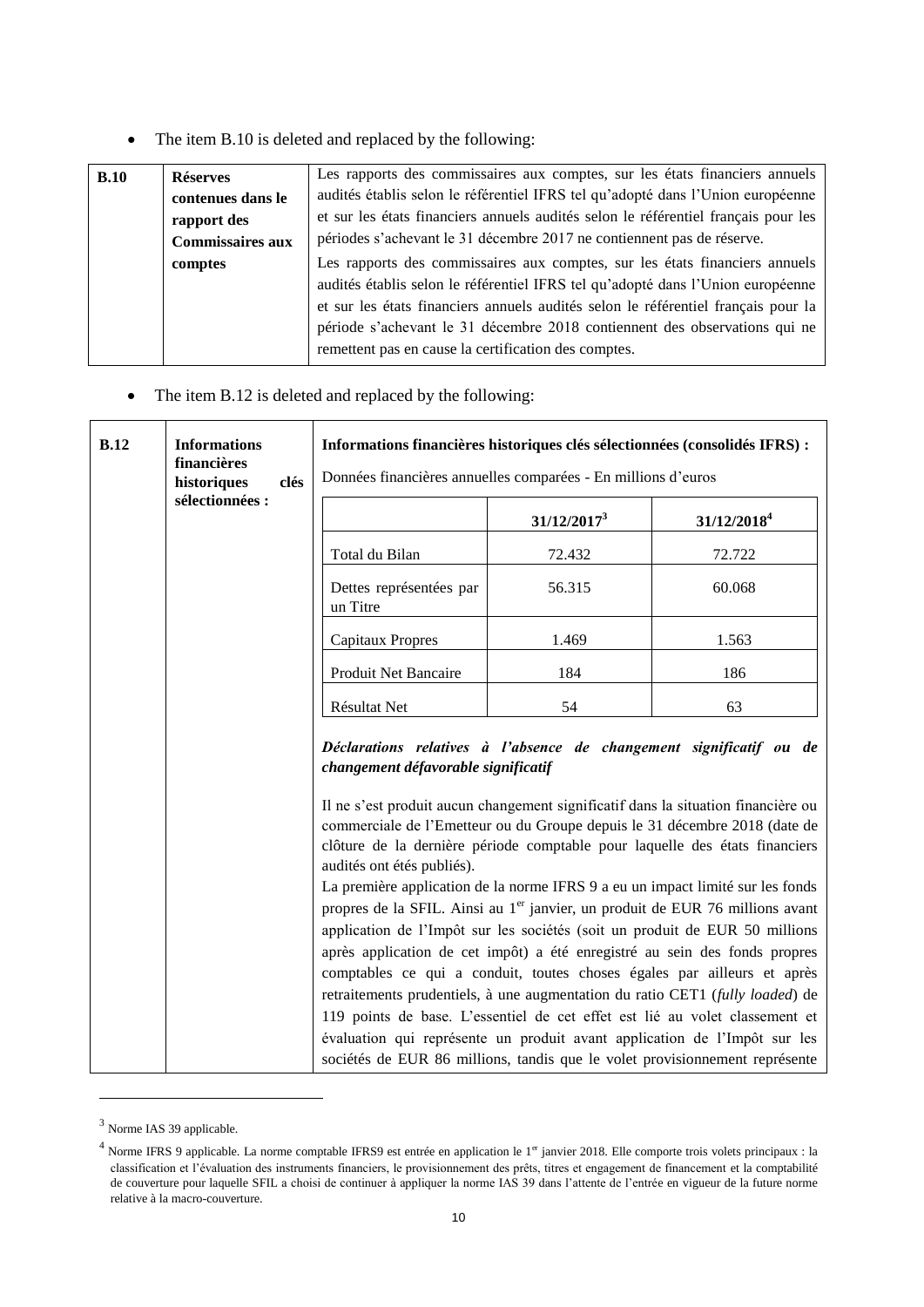|  | une charge avant application de l'Impôts sur les sociétés de EUR 10 millions.<br>De plus, SFIL a décidé de ne pas opter pour la possibilité d'étaler dans le temps<br>l'impact sur les fonds propres prudentiels associé à la première application de<br>la norme et relatif au volet provisionnement. |
|--|--------------------------------------------------------------------------------------------------------------------------------------------------------------------------------------------------------------------------------------------------------------------------------------------------------|
|  | Il ne s'est produit aucun changement défavorable significatif dans les<br>perspectives de l'Emetteur depuis le 31 décembre 2018 (date de clôture de la<br>dernière période comptable pour laquelle des états financiers audités ont étés<br>publiés).                                                  |

• The item B.13 is deleted and replaced by the following:

• The item B.15 is deleted and replaced by the following:

| <b>B.15</b> | <b>Principales</b><br>activités<br>de<br>l'Emetteur                                                                                                             | L'Emetteur remplit quatre principales activités :<br>Refinancement des prêts au secteur public local, une mission de<br>politique publique confiée par l'Etat français à l'Emetteur en 2013,<br>dans un cadre strictement défini, initialement octroyés par La Banque<br>Postale aux collectivités et établissements publics de santé éligibles<br>via l'émission par la Caisse Française de Financement Local<br>("CAFFIL") d'obligations foncières (covered bonds) depuis 2013 ;                                                                                                      |  |  |
|-------------|-----------------------------------------------------------------------------------------------------------------------------------------------------------------|-----------------------------------------------------------------------------------------------------------------------------------------------------------------------------------------------------------------------------------------------------------------------------------------------------------------------------------------------------------------------------------------------------------------------------------------------------------------------------------------------------------------------------------------------------------------------------------------|--|--|
|             | La prestation de services spécialisés auprès de La Banque Postale et<br>la Caisse Française de Financement Local permettant le<br>fonctionnement du dispositif; |                                                                                                                                                                                                                                                                                                                                                                                                                                                                                                                                                                                         |  |  |
|             |                                                                                                                                                                 | Le refinancement de la part assurée de grands contrats de crédit<br>export, une mission de politique publique confiée par l'Etat français à<br>l'Emetteur en 2015. Ces contrats de crédit export initialement arrangés<br>et accordés par des banques commerciales sont refinancés par<br>l'émission d'obligations foncières par la Caisse Française de<br>Financement Local;                                                                                                                                                                                                           |  |  |
|             |                                                                                                                                                                 | La désensibilisation de certains crédits structurés inscrits au bilan<br>de la Caisse Française de Financement Local, en ligne avec les<br>objectifs définis par l'Etat français en matière de gestion des finances<br>publiques et en respectant les intérêts stratégiques de l'Emetteur.                                                                                                                                                                                                                                                                                              |  |  |
|             |                                                                                                                                                                 | SFIL a pour projet de refinancer également les crédits couverts par la "Garantie<br>des Projets Stratégiques". Ce nouveau produit d'assurance a été annoncé par le<br>Premier Ministre Edouard Philippe en février 2018 et a maintenant été autorisé<br>par un décret publié en décembre 2018. L'idée du gouvernement est de donner<br>des crédits de couverture pour financer des projets qui ont un intérêt jugé<br>"stratégique" pour l'économie française, sans être nécessairement lié à une<br>exportation sous-jacente. L'éligibilité d'un crédit à cette nouvelle garantie sera |  |  |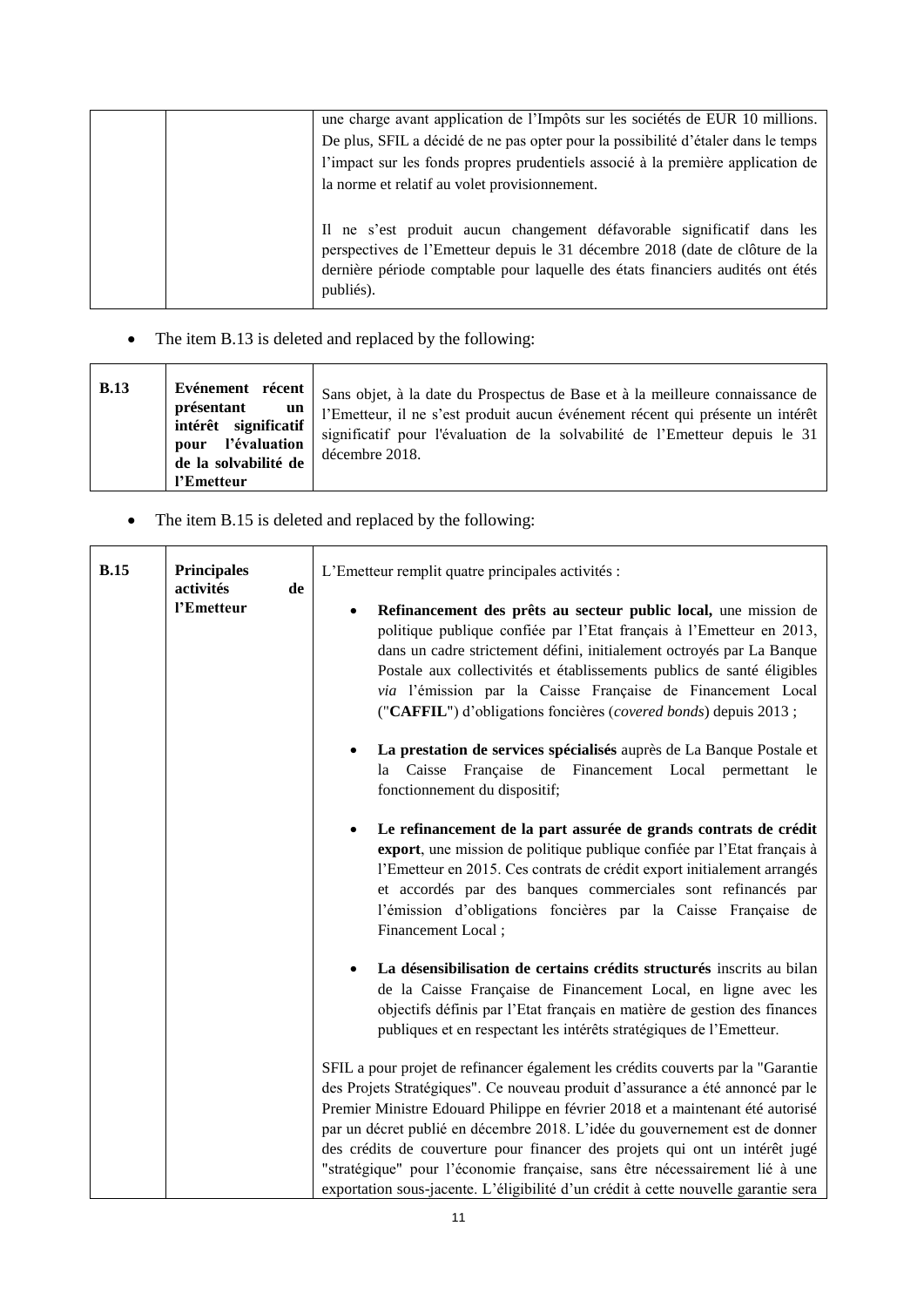|  | décidée en dernier lieu au cas par cas par les autorités françaises. SFIL prévoit |
|--|-----------------------------------------------------------------------------------|
|  | d'agir pour cette nouvelle garantie en suivant la même structure qu'une           |
|  | assurance de crédit export classique. Cette évolution du champ d'activité de      |
|  | SFIL n'est pas encore finalisée et doit être approuvée par la Commission          |
|  | Européenne. Ce champ élargi créera des opportunités commerciales                  |
|  | supplémentaires pour SFIL.                                                        |

• The item B.16 is deleted and replaced by the following:

| B.16 | Entité(s)<br>ou<br>personne(s)<br>détenant<br>ou<br>contrôlant<br>directement<br>ou<br>indirectement<br>l'Emetteur |                                                                                                                                                                                                                                                                                                                                                                                                                                                                                                                                                                                                                                                                                                                                                                                                                                          | L'Etat français est "l'actionnaire de référence" de l'Emetteur en vertu de la<br>règlementation française. La Banque de France peut demander à l'Etat français,<br>en sa qualité d'actionnaire de référence, de fournir le soutien nécessaire à<br>l'Emetteur conformément à l'article L.511-42 du Code monétaire et financier.<br>Le capital social de l'Emetteur est détenu comme suit: |
|------|--------------------------------------------------------------------------------------------------------------------|------------------------------------------------------------------------------------------------------------------------------------------------------------------------------------------------------------------------------------------------------------------------------------------------------------------------------------------------------------------------------------------------------------------------------------------------------------------------------------------------------------------------------------------------------------------------------------------------------------------------------------------------------------------------------------------------------------------------------------------------------------------------------------------------------------------------------------------|-------------------------------------------------------------------------------------------------------------------------------------------------------------------------------------------------------------------------------------------------------------------------------------------------------------------------------------------------------------------------------------------|
|      |                                                                                                                    |                                                                                                                                                                                                                                                                                                                                                                                                                                                                                                                                                                                                                                                                                                                                                                                                                                          | 75% par l'Etat français, via l'Agence des Participations de l'Etat, soit<br>6.964.293 actions ordinaires;                                                                                                                                                                                                                                                                                 |
|      |                                                                                                                    |                                                                                                                                                                                                                                                                                                                                                                                                                                                                                                                                                                                                                                                                                                                                                                                                                                          | 20% par la Caisse des Dépôts et Consignations, soit 1.857.145 actions<br>de préférence; et                                                                                                                                                                                                                                                                                                |
|      |                                                                                                                    |                                                                                                                                                                                                                                                                                                                                                                                                                                                                                                                                                                                                                                                                                                                                                                                                                                          | 5% par La Banque Postale, soit 464.287 actions ordinaires.                                                                                                                                                                                                                                                                                                                                |
|      |                                                                                                                    | Le 15 novembre 2018, dans le cadre du projet de création d'un pôle majeur de<br>financement public autour de la Caisse des Dépôts et Consignations et de La<br>Poste, l'Etat français et la Caisse des Dépôts et Consignations (la "CDC") ont<br>annoncé qu'ils étaient entrés en discussions en vue de transférer le contrôle de<br>la SFIL à la CDC. L'actionnariat de la SFIL restera entièrement public, comme<br>aujourd'hui. Ses actionnaires veilleront à ce que sa solidité financière soit<br>préservée, sa base économique soit protégée et continueront à fournir à celle-ci<br>le soutien qui lui est nécessaire, conformément à la règlementation applicable.<br>Cette évolution actionnariale interviendrait selon le même calendrier que les<br>modifications concernant l'actionnariat de La Poste et de CNP Assurances. |                                                                                                                                                                                                                                                                                                                                                                                           |

• The item B.17 is deleted and replaced by the following:

| B.17 | Notation assignée à<br>l'Emetteur ou à ses<br>titres d'emprunt | Les Titres émis en vertu du Programme devraient être notés AA par Standard<br>& Poor's Credit Market Services France SAS ("S&P"), et/ou Aa3 par Moody's<br>Investors Service Ltd ("Moody's"), et/ou AA (high) par DBRS Ratings GmbH<br>("DBRS") et/ou par toute autre agence de notation. S&P, Moody's et DBRS<br>sont établies dans l'Union Européenne et enregistrées conformément au<br>Règlement (CE) $N^{\circ}$ . 1060/2009 relatif aux agences de notation, tel que modifié<br>(le "Règlement CRA"), et qui apparaissent dans la liste des agences de<br>notation (enregistrées conformément au Règlement CRA) publiée par<br>l'Autorité Européenne des Marchés Financiers (European Securities and<br>Market<br>Authority)<br>Internet<br>site<br>son<br>sur<br>(www.esma.europa.eu/supervision/credit-rating-agencies/risk) à la date du<br>Prospectus de base. |  |  |
|------|----------------------------------------------------------------|--------------------------------------------------------------------------------------------------------------------------------------------------------------------------------------------------------------------------------------------------------------------------------------------------------------------------------------------------------------------------------------------------------------------------------------------------------------------------------------------------------------------------------------------------------------------------------------------------------------------------------------------------------------------------------------------------------------------------------------------------------------------------------------------------------------------------------------------------------------------------|--|--|
|      |                                                                | Les notations seront spécifiées (le cas échéant) dans les Conditions Définitives<br>applicables.<br>Une notation ne constitue pas une recommandation d'achat, de vente ou de                                                                                                                                                                                                                                                                                                                                                                                                                                                                                                                                                                                                                                                                                             |  |  |
|      |                                                                |                                                                                                                                                                                                                                                                                                                                                                                                                                                                                                                                                                                                                                                                                                                                                                                                                                                                          |  |  |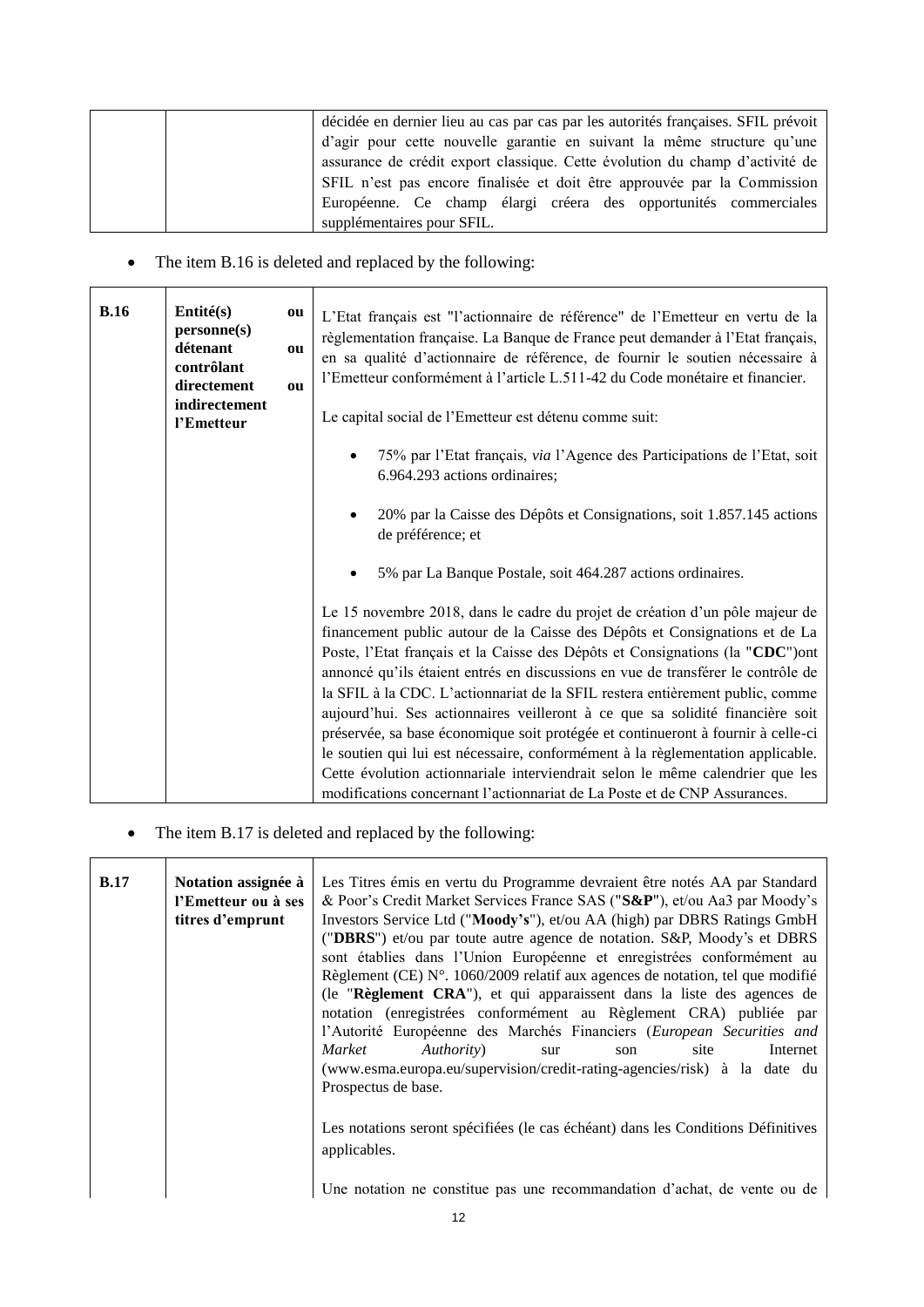|                      | détention de titres de créances et peut à tout moment être suspendue, abaissée<br>ou faire l'objet d'un retrait par l'agence de notation concernée.<br>Résumé spécifique à l'émission : |  |  |
|----------------------|-----------------------------------------------------------------------------------------------------------------------------------------------------------------------------------------|--|--|
| Notation de crédit : | [Sans objet/Les Titres qui seront émis<br>devraient être notés]:                                                                                                                        |  |  |
|                      | $[S\&P:[\bullet]]$                                                                                                                                                                      |  |  |
|                      | $[Mody's : [\bullet]]$                                                                                                                                                                  |  |  |
|                      | [DBRS: $[①]$ ]                                                                                                                                                                          |  |  |
|                      | $[{\text{Autre}} : [\bullet]]$                                                                                                                                                          |  |  |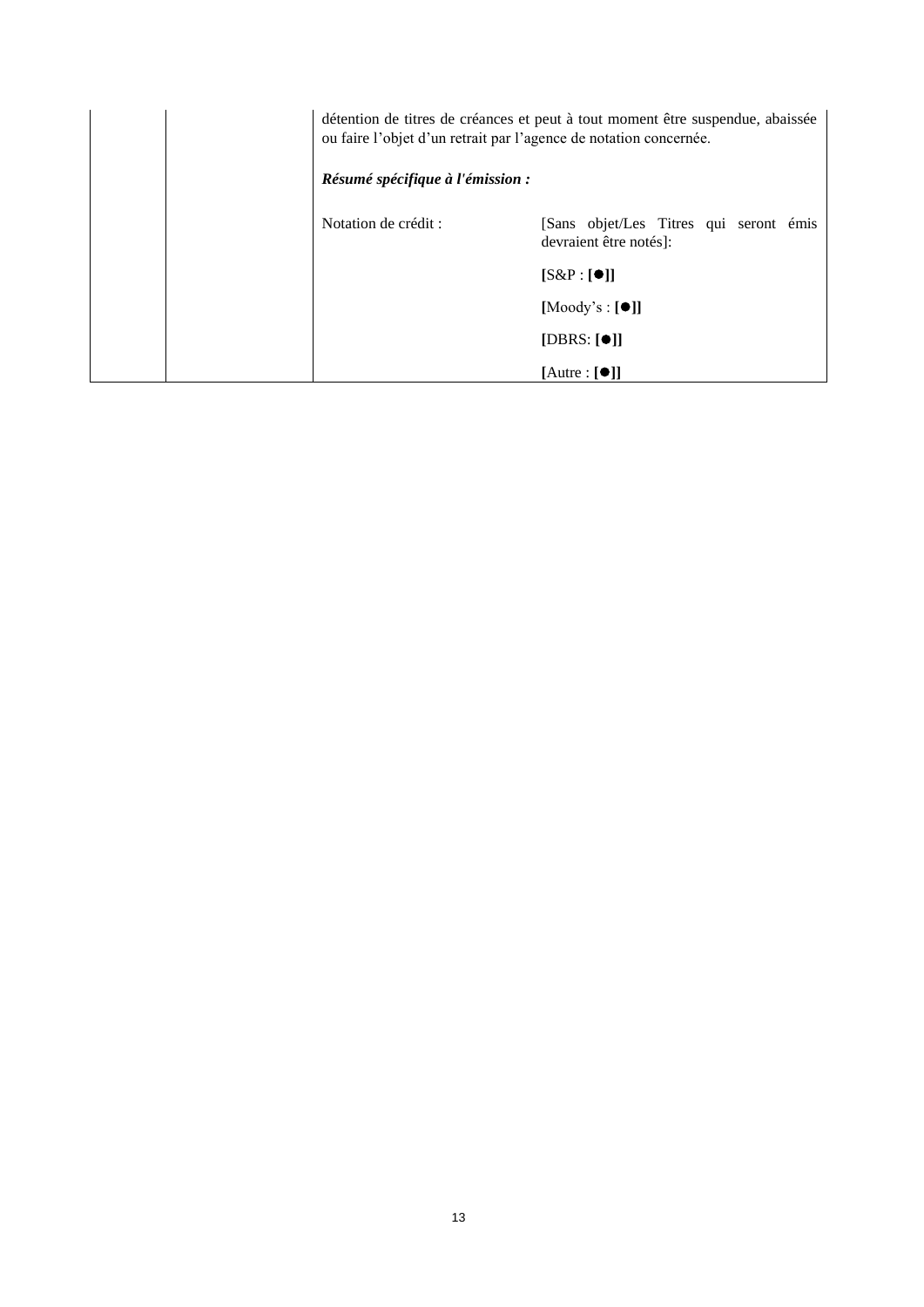#### **RISK FACTORS**

<span id="page-13-0"></span>The section entitled "**Risk Factors**" on pages 57 to 75 of the Base Prospectus is amended as follows:

 On page 64 of the Base Prospectus, the risk factor entitled "*16. Credit rating of SFIL will be affected by the credit rating of the French State*" is amended with the addition of a second paragraph as follows:

"On 15 November 2018, as part of the project to create a major public finance hub centered around CDC and La Poste, the French State and CDC announced that they had entered into discussions with a view to entrusting the control of SFIL to CDC. SFIL's shareholder base will remain – as today – fully public. Its shareholders will ensure that SFIL's financial solidity is preserved and its economic base protected, and will continue to provide it with the necessary support, in accordance with the applicable regulations. This change in shareholding structure is expected to take place at the same time as the changes to that of La Poste and CNP Assurances."

 On page 67 of the Base Prospectus, the paragraph under the heading "*A credit rating reduction may result in a reduction in the trading value of Notes*" is deleted and replaced by the following:

"The value of the Notes is expected to be affected, in part, by investors' general appraisal of the creditworthiness of the Issuer and the Group. Such perceptions are generally influenced by the ratings accorded to the outstanding Notes of the Issuer by standard statistical rating services, such as Standard & Poor's Credit Market Services France SAS, Moody's Investors Service Ltd, DBRS Ratings GmbH, or any other rating agency. A reduction in, or a placing on credit watch of the rating, if any, accorded to outstanding debt securities of the Issuer and/or the Group by one of these or other rating agencies could result in a reduction in the trading value of the Notes."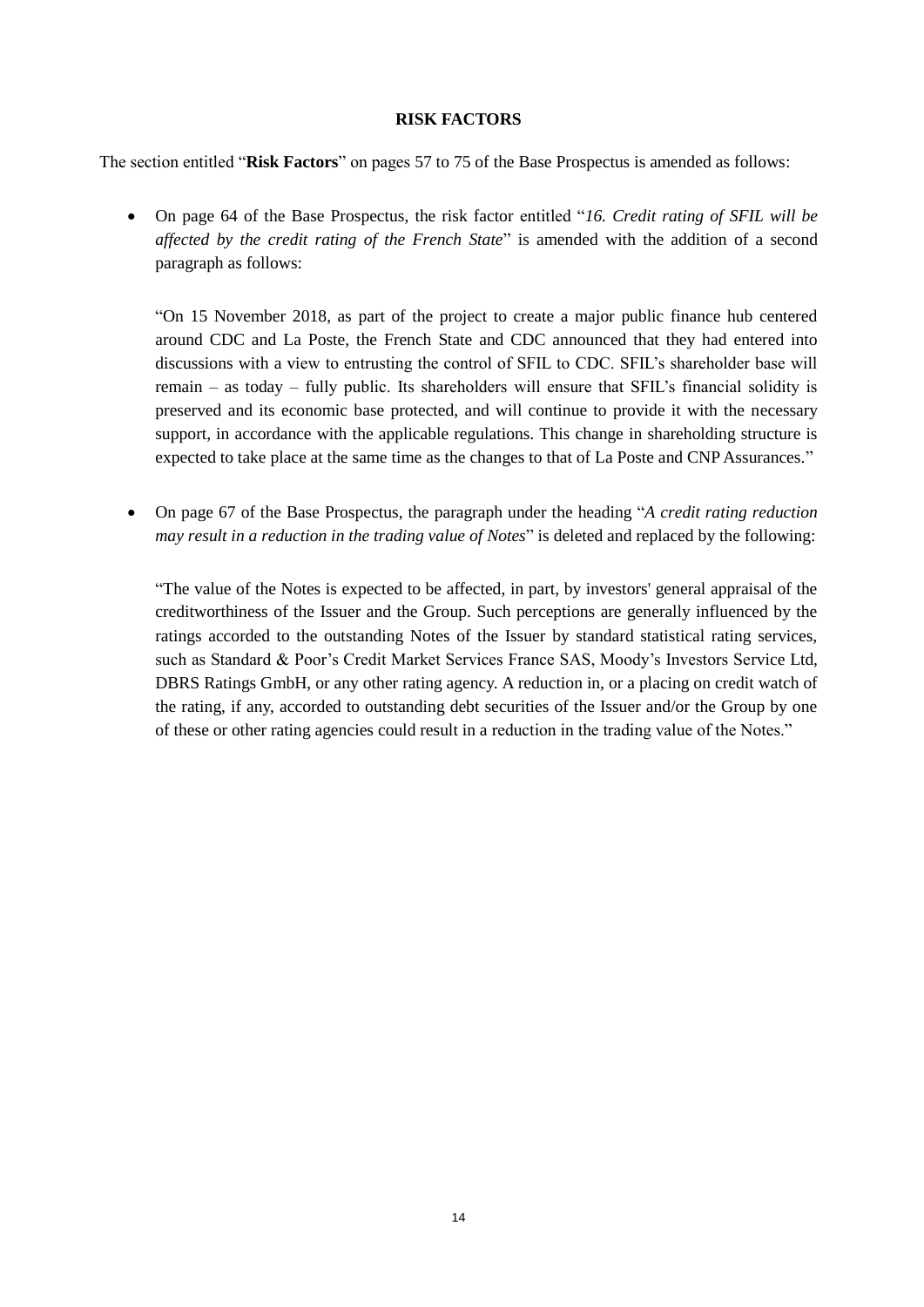#### **INFORMATION INCORPORATED BY REFERENCE**

<span id="page-14-0"></span>The section entitled "**Information incorporated by reference**" on pages 78 to 80 of the Base Prospectus is hereby supplemented as follows:

"This Base Prospectus should also be read and construed in conjunction with the sections referred to in the table below included in:

 the *Rapport financier annuel* 2018 in French language of the Issuer filed with the AMF, which includes the audited consolidated annual financial statements of the Issuer for the financial year ended 31 December 2018 and the related statutory auditors' report (the "**2018 Financial Report**");

which have been previously published or are published simultaneously with this Base Prospectus and shall be incorporated in, and form part of, this Base Prospectus.

Such information shall be deemed to be incorporated in, and form part of this Base Prospectus, save that any statement contained in the information which is deemed to be incorporated by reference herein shall be deemed to be modified or superseded for the purpose of this Base Prospectus to the extent that a statement contained herein modifies or supersedes such earlier statement (whether expressly, by implication or otherwise). Any statement so modified or superseded shall not be deemed, except as so modified or superseded, to constitute a part of this Base Prospectus.

This Base Prospectus, the 2017 Financial Report and the 2018 Financial Report will be available on the websites of the Issuer (www.sfil.fr) and the AMF (www.amf-france.org). The Final Terms related to the Notes admitted to trading on any Regulated Market in the EEA will be published on the website of the AMF at (www.amffrance.org). This Base Prospectus, the 2017 Financial Report and the 2018 Financial Report will also be available during usual business hours on any weekday (except Saturdays, Sundays and public holidays) for inspection and collection free of charge, at the specified office of the Fiscal Agent so long as any of the Notes are outstanding.

The free English translations of the 2017 Financial Report and the 2018 Financial Report are available on, and may be obtained without charge from, the website of the Issuer (www.sfil.fr).

For the purposes of the Prospectus Directive, the information incorporated by reference in this Base Prospectus is set out in the following cross-reference table:

| Annex XI of the European Regulation 809/2004/EC of 29 April 2004                                                                                                                                                                                                                                                                                                                                                                                                                                                                                                                                   | Page / Paragraph                                         |  |  |
|----------------------------------------------------------------------------------------------------------------------------------------------------------------------------------------------------------------------------------------------------------------------------------------------------------------------------------------------------------------------------------------------------------------------------------------------------------------------------------------------------------------------------------------------------------------------------------------------------|----------------------------------------------------------|--|--|
| <b>8. PROFIT FORECASTS OR ESTIMATES</b>                                                                                                                                                                                                                                                                                                                                                                                                                                                                                                                                                            |                                                          |  |  |
| If an issuer chooses to include a profit forecast or a profit estimate the registration<br>document must contain the information items 8.1 and 8.2:                                                                                                                                                                                                                                                                                                                                                                                                                                                |                                                          |  |  |
| 8.1 A statement setting out the principal assumptions upon which the issuer has based<br>its forecast, or estimate. There must be a clear distinction between assumptions about<br>factors which the members of the administrative, management or supervisory bodies<br>can influence and assumptions about factors which are exclusively outside the<br>influence of the members of the administrative, management or supervisory bodies;<br>be readily understandable by investors; be specific and precise; and not relate to the<br>general accuracy of the estimates underlying the forecast. | N/A                                                      |  |  |
| 8.2 A report prepared by independent accountants or auditors stating that in the<br>opinion of the independent accountants or auditors the forecast or estimate has been<br>properly compiled on the basis stated and that the basis of accounting used for the<br>profit forecast or estimate is consistent with the accounting policies of the issuer.                                                                                                                                                                                                                                           | N/A                                                      |  |  |
| 8.3 The profit forecast or estimate must be prepared on a basis comparable with the<br>historical financial information.                                                                                                                                                                                                                                                                                                                                                                                                                                                                           | N/A                                                      |  |  |
| 11. FINANCIAL INFORMATION CONCERNING THE ISSUER'S ASSETS<br>AND LIABILITIES, FINANCIAL POSITION AND PROFITS AND LOSSES                                                                                                                                                                                                                                                                                                                                                                                                                                                                             | Pages<br>of<br>Pages<br>of<br>the<br>2017<br>2018<br>the |  |  |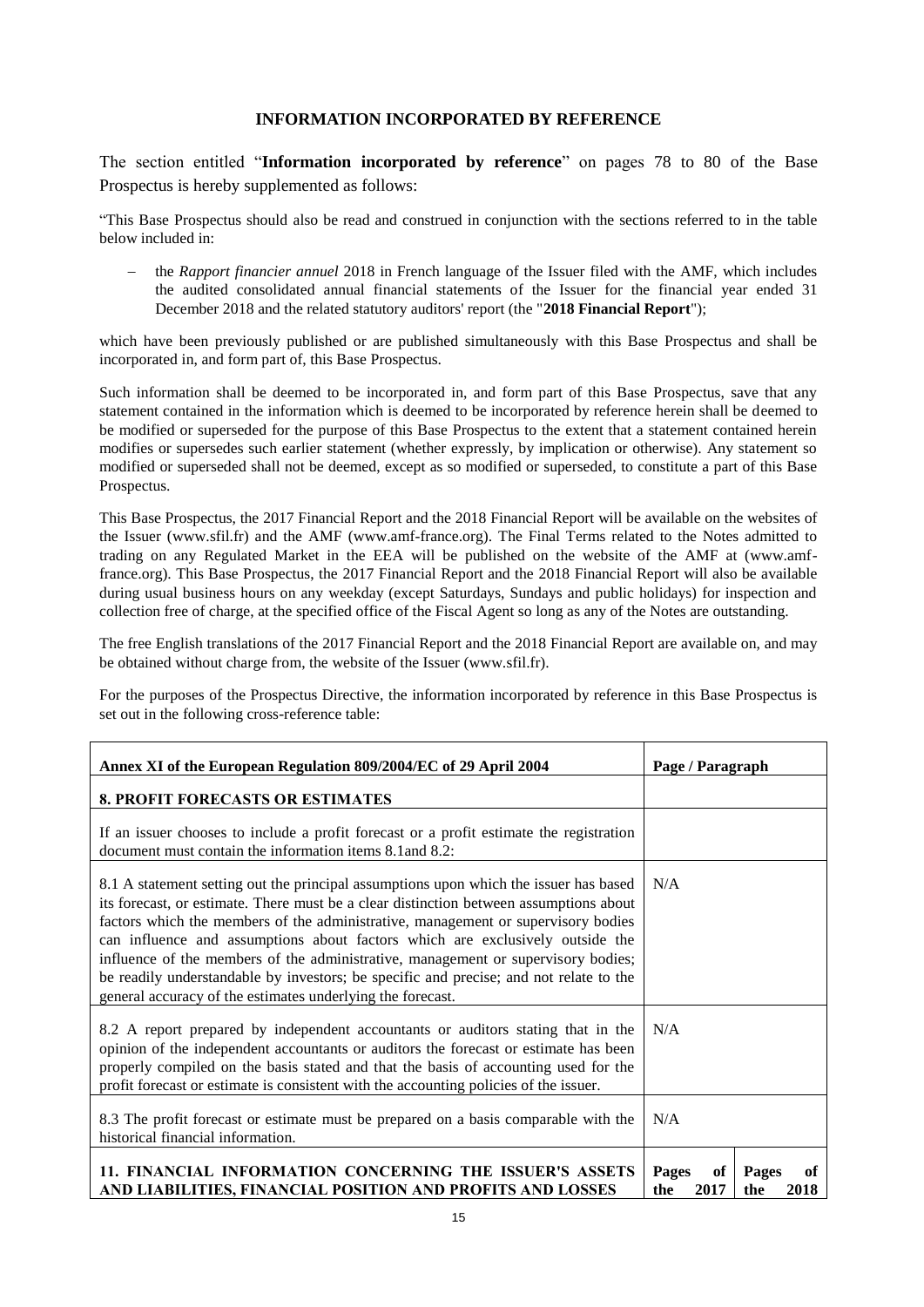|                                                                                                                                                                                                                                                                                                                                                                                                                                                        | <b>Financial</b><br><b>Report</b>                  | <b>Financial</b><br><b>Report</b>       |
|--------------------------------------------------------------------------------------------------------------------------------------------------------------------------------------------------------------------------------------------------------------------------------------------------------------------------------------------------------------------------------------------------------------------------------------------------------|----------------------------------------------------|-----------------------------------------|
| <b>11.1 Historical Financial Information</b>                                                                                                                                                                                                                                                                                                                                                                                                           |                                                    |                                         |
| Audited historical financial information covering the latest 2 financial years                                                                                                                                                                                                                                                                                                                                                                         |                                                    |                                         |
| the consolidated balance sheet                                                                                                                                                                                                                                                                                                                                                                                                                         | p.65                                               | p.63                                    |
| the income statement;                                                                                                                                                                                                                                                                                                                                                                                                                                  | p.66                                               | p.64                                    |
| Statement of net profit and gains and losses recognised directly in equity capital;                                                                                                                                                                                                                                                                                                                                                                    | p.66                                               | p.64                                    |
| Statement of changes in equity capital;                                                                                                                                                                                                                                                                                                                                                                                                                | p.67                                               | p.65                                    |
| Cash Flow statement;                                                                                                                                                                                                                                                                                                                                                                                                                                   | p.68                                               | p.66                                    |
| Notes to the consolidated financial statements.                                                                                                                                                                                                                                                                                                                                                                                                        | p.69 to 101                                        | p.67 to 103                             |
| <b>11.2 Financial statements</b>                                                                                                                                                                                                                                                                                                                                                                                                                       |                                                    |                                         |
| If the issuer prepares both own and consolidated financial statements, include at least<br>the consolidated financial statements in the registration document.                                                                                                                                                                                                                                                                                         | p.65 to 101                                        | p.63 to 103                             |
| 11.3 Auditing of historical annual financial information                                                                                                                                                                                                                                                                                                                                                                                               |                                                    |                                         |
| A statement that the historical financial information has been audited. If audit reports<br>on the historical financial information have been refused by the statutory auditors or if<br>they contain qualifications or disclaimers, such refusal or such qualifications or<br>disclaimers must be reproduced in full and the reasons given.                                                                                                           | p.102<br>to<br>104                                 | p.108<br>to<br>p.112                    |
| An indication of other information in the registration document which has been<br>audited by the auditors.                                                                                                                                                                                                                                                                                                                                             | p.124<br>to<br>125<br>and<br>127 to 131            | p.130<br>to<br>132<br>and<br>133 to 138 |
| Where financial data in the registration document is not extracted from the issuer's<br>audited financial statements state the source of the data and state that the data is<br>unaudited.                                                                                                                                                                                                                                                             | N/A                                                | N/A                                     |
| 11.4 Age of latest financial information                                                                                                                                                                                                                                                                                                                                                                                                               |                                                    |                                         |
| The last year of audited financial information may not be older than 18 months from<br>the date of the registration document.                                                                                                                                                                                                                                                                                                                          | p.63 to 112 of the 2018<br><b>Financial Report</b> |                                         |
| 11.5 Interim and other financial information                                                                                                                                                                                                                                                                                                                                                                                                           |                                                    |                                         |
| If the issuer has published quarterly or half yearly financial information since the date<br>of its last audited financial statements, these must be included in the registration<br>document. If the quarterly or half yearly financial information has been reviewed or<br>audited the audit or review report must also be included. If the quarterly or half yearly<br>financial information is unaudited or has not been reviewed state that fact. | N/A                                                |                                         |
| If the registration document is dated more than nine months after the end of the last<br>audited financial year, it must contain interim financial information, covering at least<br>the first six months of the financial year. If the interim financial information is<br>unaudited state that-fact.                                                                                                                                                 | N/A                                                |                                         |
| The interim financial information must include comparative statements for the same<br>period in the prior financial year, except that the requirement for comparative balance<br>sheet information may be satisfied by presenting the years end balance sheet.                                                                                                                                                                                         |                                                    |                                         |

Any information not listed in the cross-reference list but included in the documents incorporated by reference is given for information purposes only."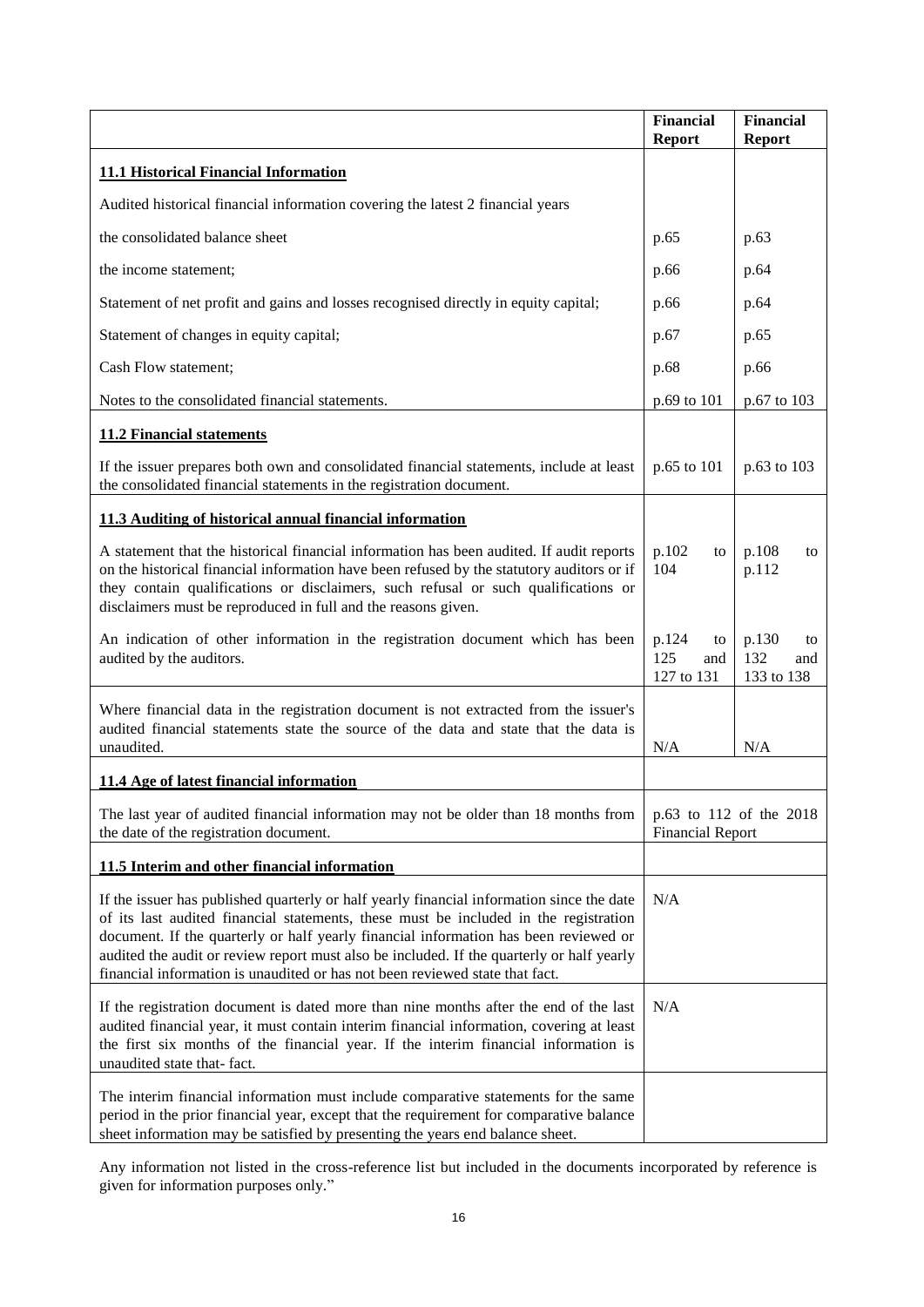#### **DESCRIPTION OF THE ISSUER**

<span id="page-16-0"></span>The section entitled "**Description of the Issuer**" on pages 115 to 127 of the Base Prospectus is amended as follows:

 On page 119 of the Base Prospectus, point (iii) "**Export credit refinancing**", under sub-title 2.1 "**Principal activities**" and title 2 "**BUSINESS OVERVIEW**", is amended with the addition of the following paragraph:

"SFIL has the project to refinance also credits covered by the "*Garantie des Projets Stratégiques*". This new insurance product has been announced by French Prime Minister Edouard Philippe on February 2018 and has been now authorized via a decree published in December 2018. The idea of the government is to give its cover credits to finance projects not linked to an exportation but which represent a "Strategic" interest for the French Economy. The eligibility of a credit to this new guaranty will be ultimately a case by case decision made by the French Authorities. SFIL plans to act for this new guarantee following the same structure as for a classical export credit insurance. This evolution of SFIL's scope of activity is not finalized yet and has to be approved by the European Commission. This enlarged scope will create additional business opportunities for SFIL."

 On page 121 of the Base Prospectus, the two paragraphs under sub-title 2.3 "**Recent Evolutions**" and title 2 "**BUSINESS OVERVIEW**" are deleted and replaced by the following:

"We present below three key figures of SFIL as of 31 December 2018:

- SFIL had EUR 72.7 billion consolidated balance sheet assets:
- SFIL had a CET1 Ratio of 25.1 % (Basel III phased-in); and
- 343 employees were working for SFIL.

During 2018, SFIL fully accomplished its fundamental missions, which involve (i) refinancing, via its subsidiary Caisse Française de Financement Local, loans granted by La Banque Postale to eligible local authorities and public healthcare facilities, (ii) supplying specialized services to La Banque Postale and Caisse Française de Financement Local, (iii) continuing to implement the policy to reduce the sensitivity of the portfolio of structured loans (this mission is close to completion), and (iv) refinancing major export contracts. Five benchmark transactions launched since 2016 leading to a total outstanding of EUR 4.9 billion equivalent ( 3 transactions in Euros and 2 transactions in US Dollars). These transactions confirmed the establishment of SFIL as a new issuer in the French agency segment. This positioning was also confirmed in January 2017 with SFIL being added in the list of European agencies that are bought by the European Central Bank for its Public Sector Purchase Program (PSPP)."

 On page 122 of the Base Prospectus, title 3 "**ORGANISATIONNAL STRUCTURE**" is amended with the addition of the following paragraph: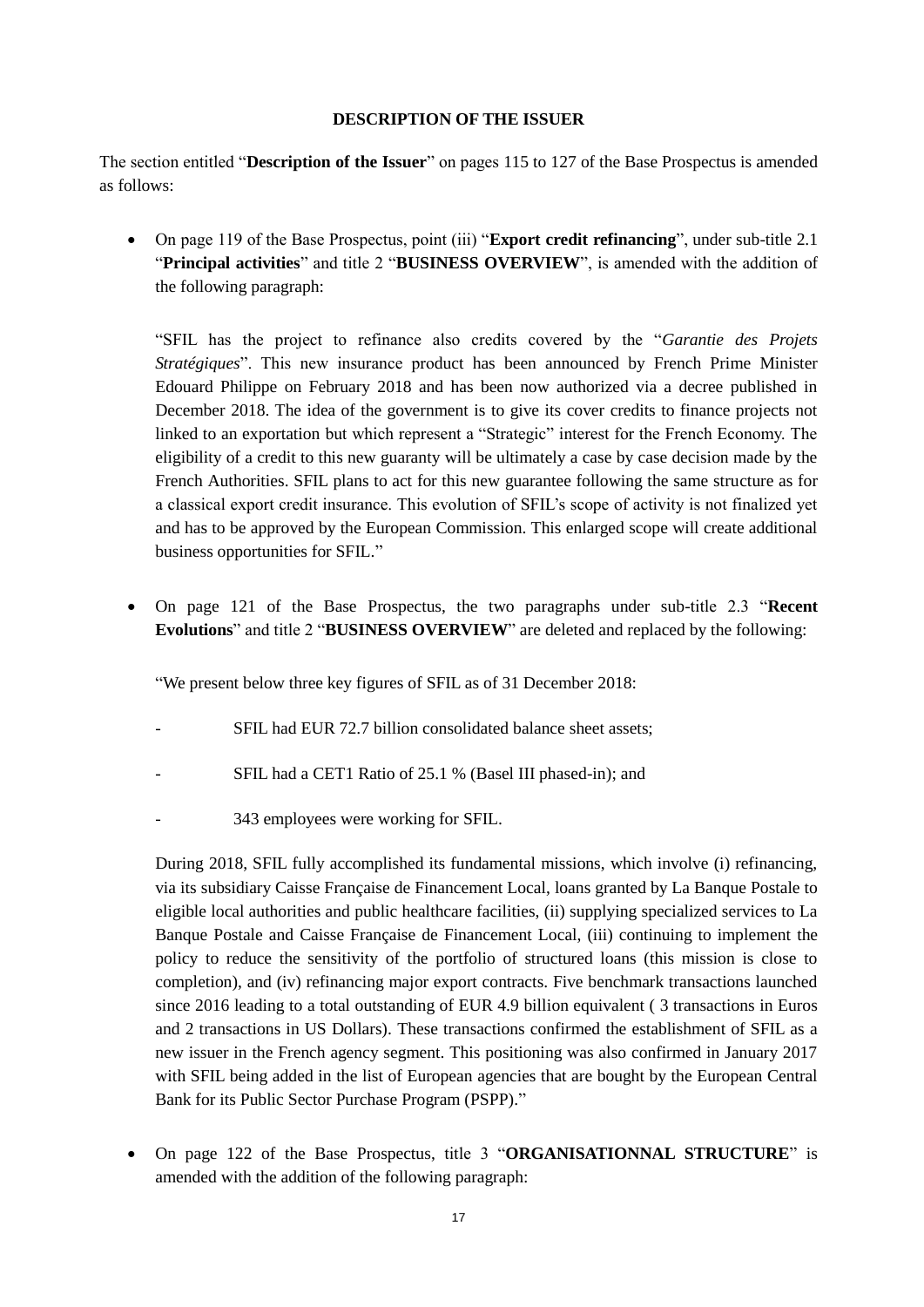"On 15 November 2018, as part of the project to create a major public finance hub centered around Caisse des Dépôts et Consignations and La Poste, the French State and Caisse des Dépôts et Consignations ("**CDC"**) announced that they had entered into discussions with a view to entrusting the control of SFIL to CDC. SFIL's shareholder base will remain – as today – fully public. Its shareholders will ensure that SFIL's financial solidity is preserved and its economic base protected, and will continue to provide it with the necessary support, in accordance with the applicable regulations. This change in shareholding structure is expected to take place at the same time as the changes to that of La Poste and CNP Assurances."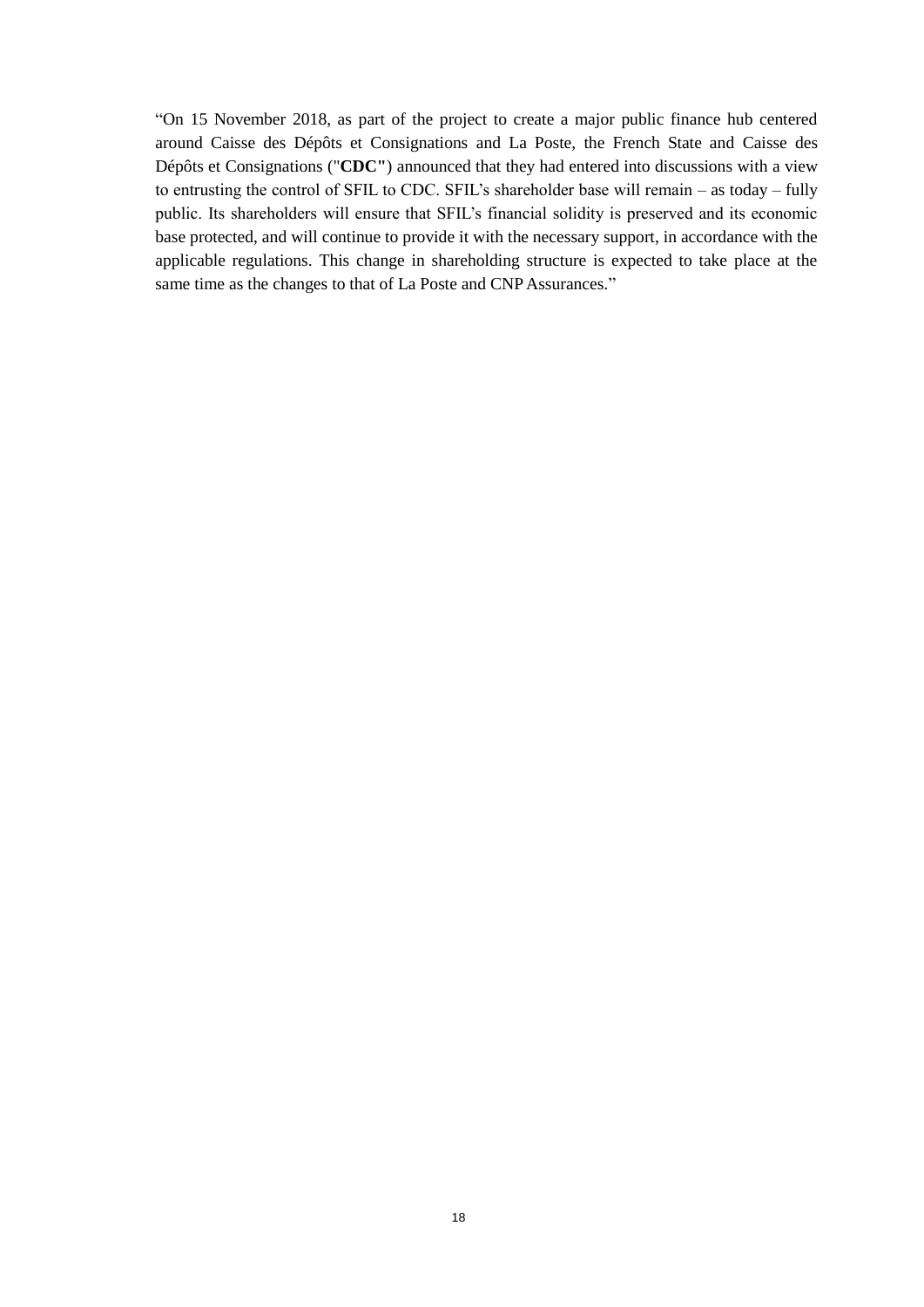### **RECENT DEVELOPMENTS**

<span id="page-18-0"></span>The paragraph below the title "**Recent Developments**", on page 128 of the Base Prospectus is deleted in its entirety and replaced by the following:

"The Issuer's debt securities under the Programme increased by an amount of EUR 31 millions between 31 December 2018 and 1 April 2019.

The number of clients who sued Dexia Crédit Local and/or SFIL and/or Caisse Française de Financement Local for loans on the balance sheet of Caisse Française de Financement Local stood at 18 on 1 April 2019, compared with 18 on 31 December 2018."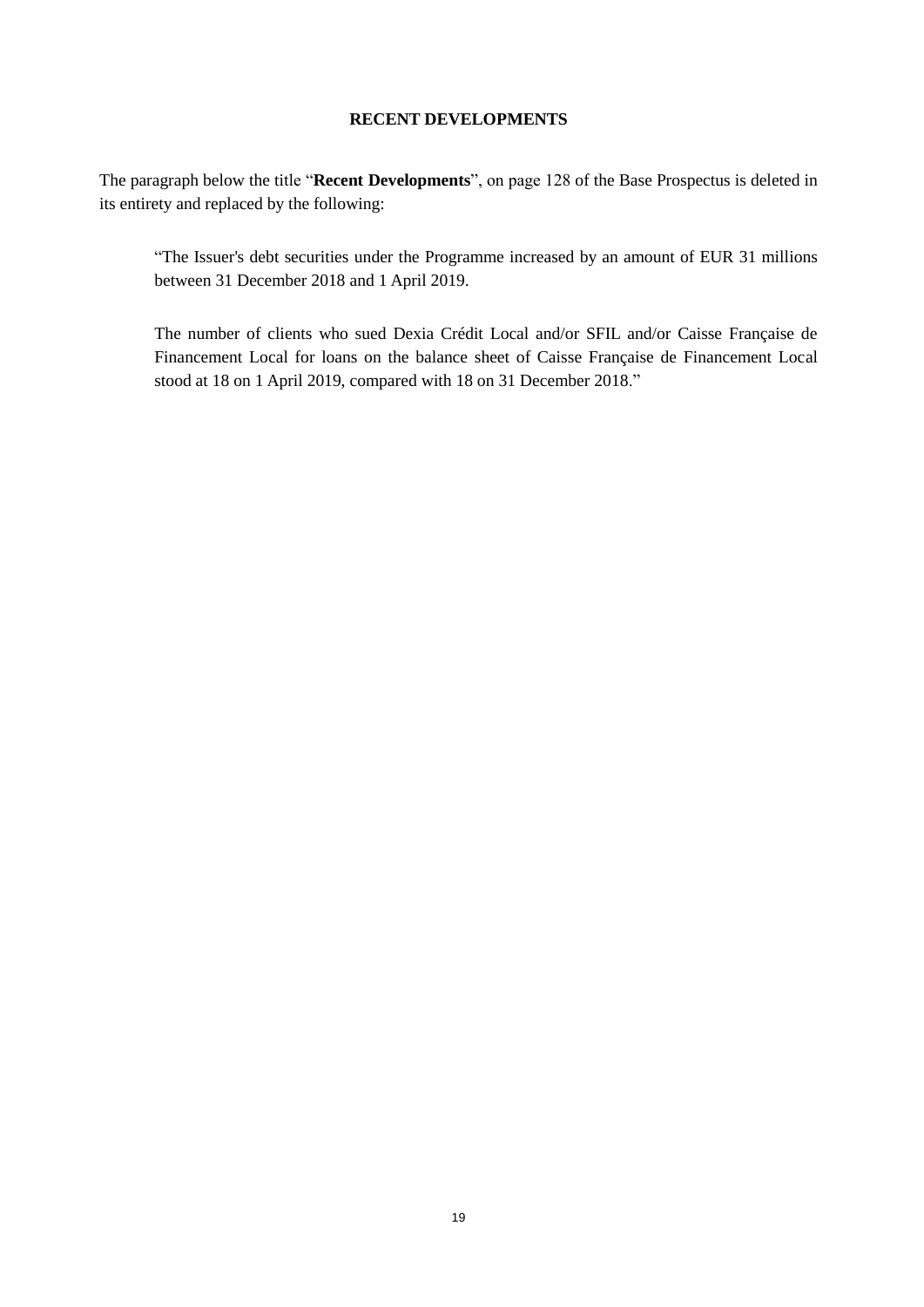### **GENERAL INFORMATION**

<span id="page-19-0"></span>The section "**General Information**" on page 162 to 164 of the Base Prospectus is amended as follows:

1) The paragraph under the heading "**4. Significant change**" shall be deleted and replaced as follows:

"There has been no significant change in the financial or trading position of the Issuer or the Group since 31 December 2018 (being the date of its last published audited consolidated financial statements).":

2) The paragraph under the heading "**5. Material adverse change**" shall be deleted and replaced as follows:

"There has been no material adverse change in the prospects of the Issuer since 31 December 2018 (being the date of its last published audited consolidated financial statements).";

3) Item (v) under the heading "**7. Documents available**" shall be deleted and replaced as follows:

"(v) the annual audited consolidated financial statements of the Issuer for the financial years ended 31 December 2017 and 2018.";

4) The paragraph under the heading "**8. Auditors**" shall be deleted and replaced as follows:

"Ernst & Young et Autres (Paris La Défense, 1-2 Place des Saisons, 92400 Courbevoie, France) and Deloitte & Associés (185, avenue Charles de Gaulle, 92524 Neuilly-sur-Seine, France) have audited and rendered an unqualified audit report on the consolidated financial statements of the Issuer for the year ended 31 December 2017 and on the consolidated financial statements of the Issuer for the year ended 31 December 2018. The French auditors carry out their duties in accordance with the principles of *Compagnie Nationale des Commissaires aux Comptes* (CNCC)."; and

5) The two paragraphs under the heading "**9. Rating**" shall be deleted and replaced as follows:

"The long term senior debt of the Issuer has been assigned a rating of AA by Standard  $\&$  Poor's Credit Market Services France SAS ("**S&P**"), and Aa3 Moody's Investors Service Ltd ("**Moody's**") and AA (high) by DBRS Ratings GmbH ("**DBRS**"). Notes issued under the Programme may be unrated or rated differently from the current ratings of the Issuer or of its long term senior debt. The rating (if any) of Notes to be issued under the Programme will be specified in the applicable Final Terms.

Each of S&P, Moody's and DBRS is established in the European Union and is registered under the CRA Regulation. Each of S&P, Moody's and DBRS is included in the list of registered credit rating agencies published by the European Securities and Markets Authority on its website (www.esma.europa.eu/supervision/credit-rating-agencies/risk) in accordance with the CRA Regulation as of the date of this Base Prospectus.".